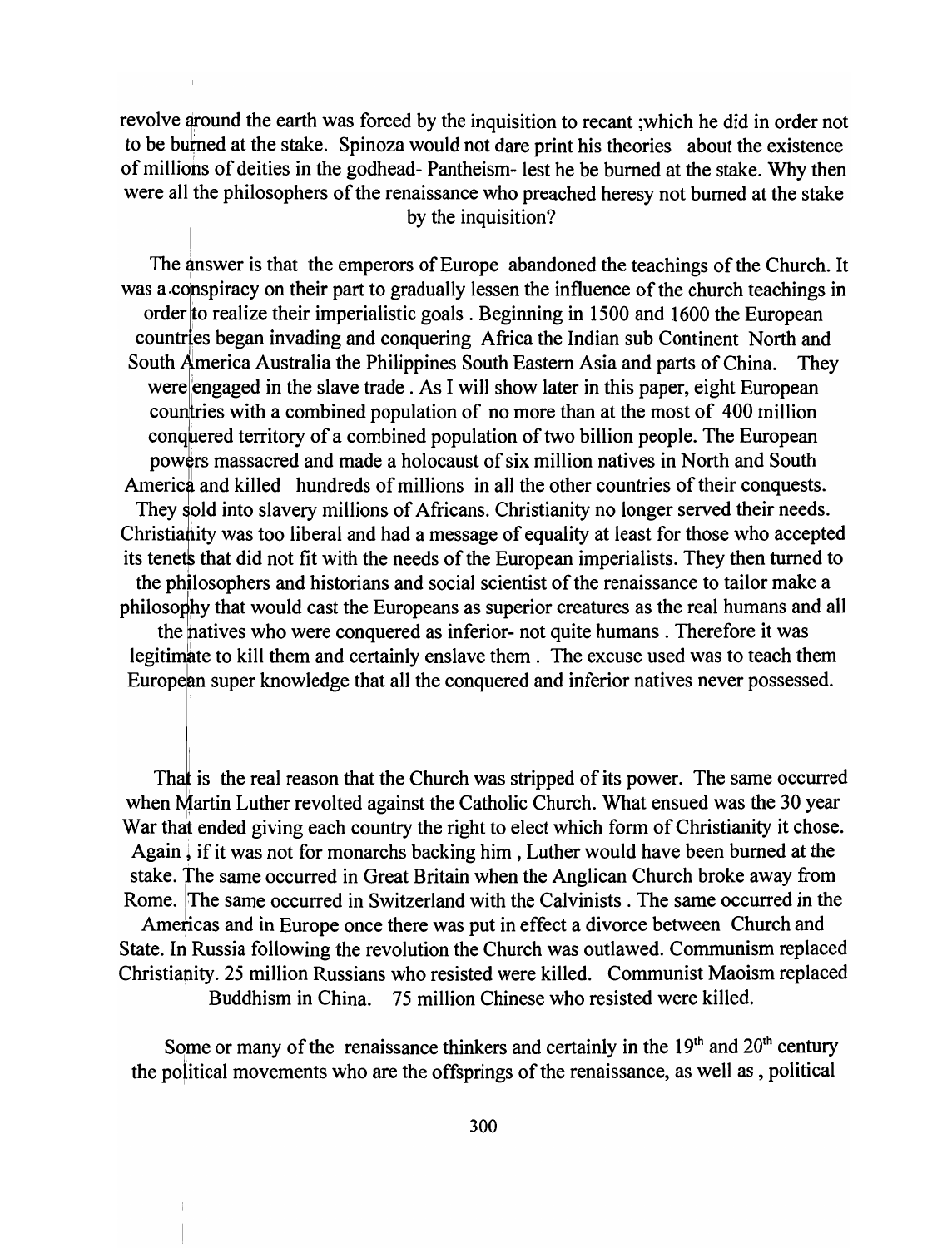revolutions caused by economic factors and the industrial revolution had a negative impact of the attitude toward Christianity. Democracy Socialism Fascism Communism and Maoism replaced Christianity.

I am going to examine the impact of the decision of Constantine -the triumph of Christianity on the Jew for the last 1700 years.

his is a historical study. I am not judging the truth of any religion. My analysis is of human behavior of the Europeans over a period of 1700 years. I find a direct correlation between their treatment or should we be more accurate mistreatment and murder of the Jew and their mistreatment and murder of the non **IVELET A** SERVE THE SERVE THAT IS NOT THE SERVE THAT IS NOT THE SERVE THAT IS NOT THE SERVE THAT IS NO THE SERVE

he thread that binds 1700 years of European misconduct is the superiority feeling of Deutchland iber alles- Germany is superior to the whole world that echoes the sun never sets on Great Britain. The Europeans corrupted Christianity. They used Christianity to enslave people. They used it to blind people and put them in a stupor so they could be exploited enslaved and murdered by the nobles and kings. Christianity was used to keep Europeans for 1400 years in a dark age-ignorant and unable to think. Any one dissenting or using his own mind was sent to the stakes and roasted alive.

Jews were blamed as a terrible influence that gave an example of independent thinking different than the accepted religion and dictatorship of body and mind. Jews were forced to live in ghettos in the 1100's and 1200's. They were banished from all of Western Europe by the end of the 1400's. However the non Jew being endowed by G-d with a mind of his own challenged the establishment in the 1500's by the Protestant uprising under Martin Luther. The Jews no longer existed in Western Europe it was Judein rein -clean of Jews from the end of 1400's to the middle of 1600's .The following countries were Juden rein - Great Britain France Italy Spain Portugal. The Greek Orthodox Catholics expelled their Jews before the Crusades in 1100's. However it was not the Jews or their influence but the minds of intelligent humans who challenged the assertion of the Catholic Church that they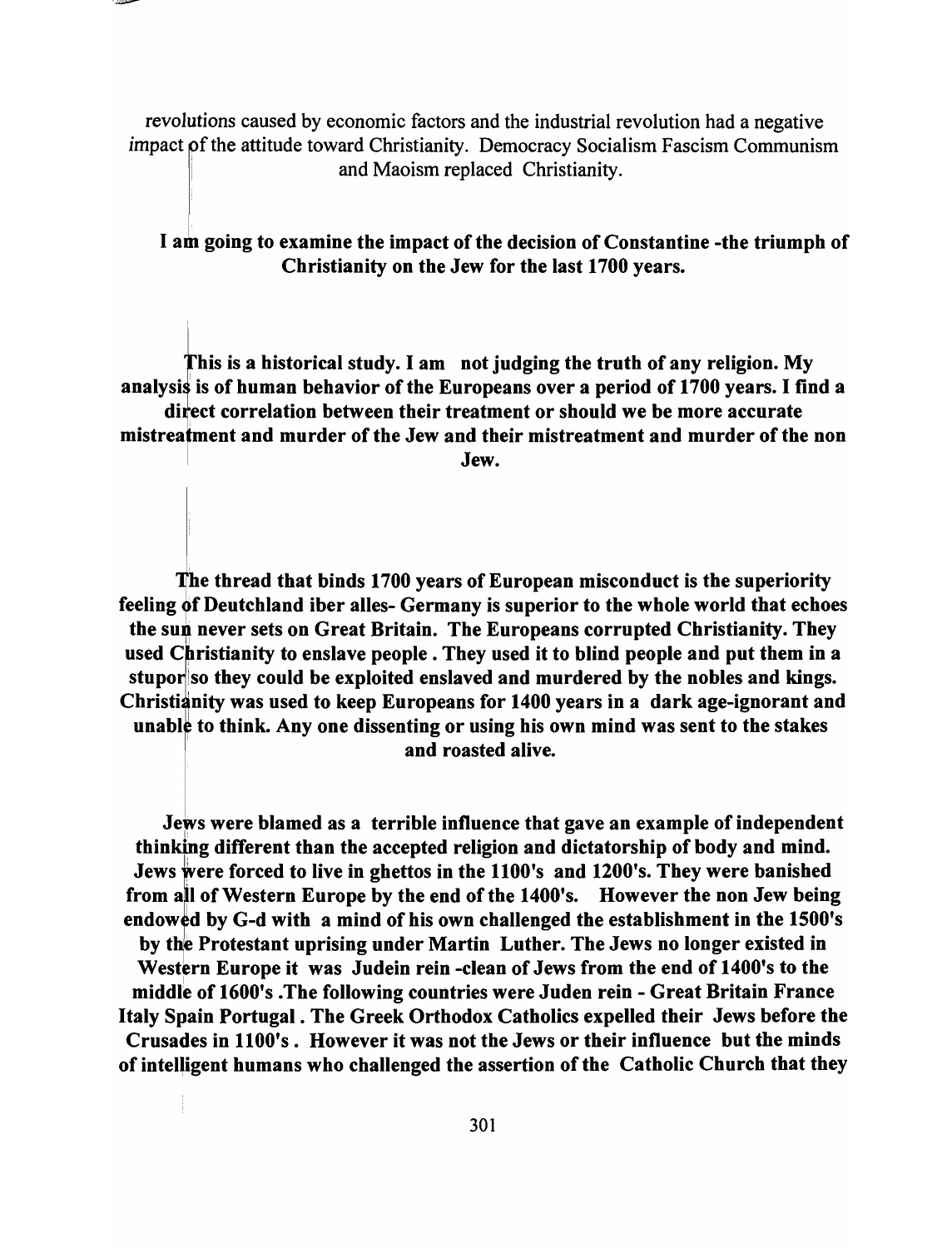were the only legitimate channel in the universe who knew what G-d wants. Jews were not in existence in Western Europe when Luther challenged the hegemony and monopoly of the Catholic Church.

Luther believed that he was as sacred as any of the Popes or his Bishops. He believed he was equally suited to be G-d's instrument and know what G-d wants by reading the Bible himself. He did not need the Popes and his Bishops to tell him the meaning of the New and certainly the Jewish Bible the Old Testament.

So beginning in 1519 Catholics murdered Protestants and Protestants murdered Catholics. The killing became a world war in 1618-1648. Millions of Christians killed each other. When it was over both sides agreed to let each nation choose the form of Christianity it preferred.

hus Europeans exploited Christianity and converted it as an excuse for wholesale murder. This was a repeat of the massacres of the Greek Orthodox of Roman Catholics in 1083 and the repayment by the Roman Catholics in 1204 in the Fourth Crusade that killed hundreds of thousands of Greek Orthodox. This was another refrain in the symphony of massacres of the First Crusade in 1100 -1200 that was a genocide of the Albigensians in the South of France for daring to challenge the wisdom of the Popes. More than a million people women children and men were slaughtered. 100,00 Jews were also murdered in all the Crusades in urope before they fortunately were banished from Western Europe.

All the killings were to instill fear and control the people and convert them to robots. When any one challenged their claim he was burned alive at the stake. This is What happened to many dissenters who did not have kings protect them. If one was to challenge the church he had to have an army to back them up.

We will demonstrate that the European rulers first supported the Protestants in order to have greater flexibility to engage in a mercantile economy. The Protestant religion however did not give them the license to kill and conquer billions of Africans Asians and Indians. They then created the renaissance to provide them with a new "religion" that vindicated their murder and conquest of billions of Africans Asians and Indians. They wanted to be free from the restrictions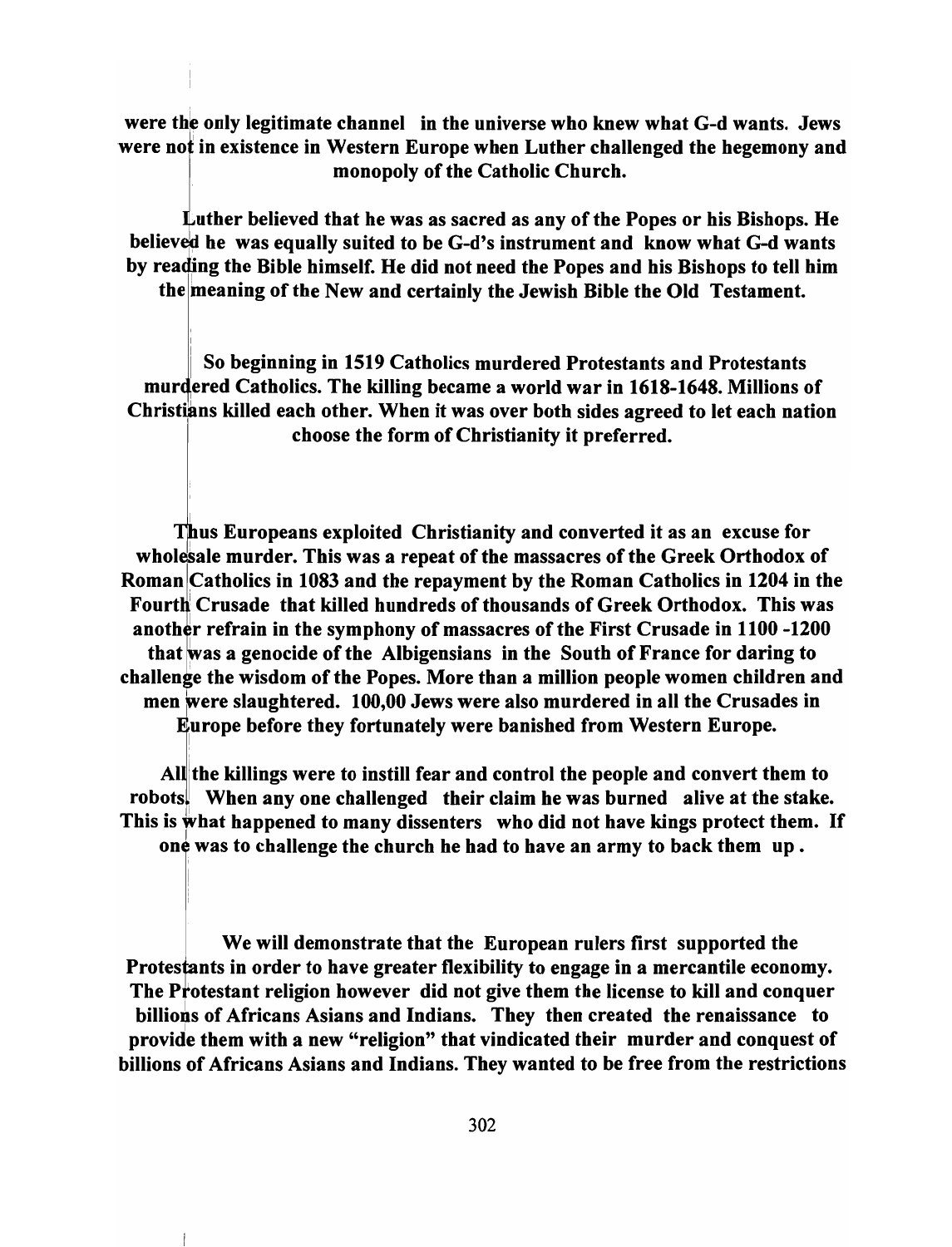### of Christianity.

Socrates was forced to drink the cup of hemlock -poison in ancient Greece for challenging the authority of the elders. This was a piece of cake compared to the mass killings of the Europeans for any one daring to challenge their authority.

However the Protestants had the kings supporting them, so they could fight hack.

However all the massacres and genocide of Christians by Christians occurred with no Jews present. There were no Jews in 1204 when the Byzantines Greek Orthodox were massacred by their fellow Roman Catholics. There also were no Jews around when the Catholics and Protestants killed each other. Western Europe was Juden rein-free of Jews from 1518-1650.

This is a study that explores what happens when the USA form of liberty and freedom is missing. What happens when the there is no divorce of Church and State, What happens when there exists no freedom of speech and religion. Europeans corrupted Christianity. The USA blessed Christianity and gave it its true meaning for Christians. Any one not a Christian is free to practice his/her religion.

i

According to Christian teachings Jesus was resurrected and came back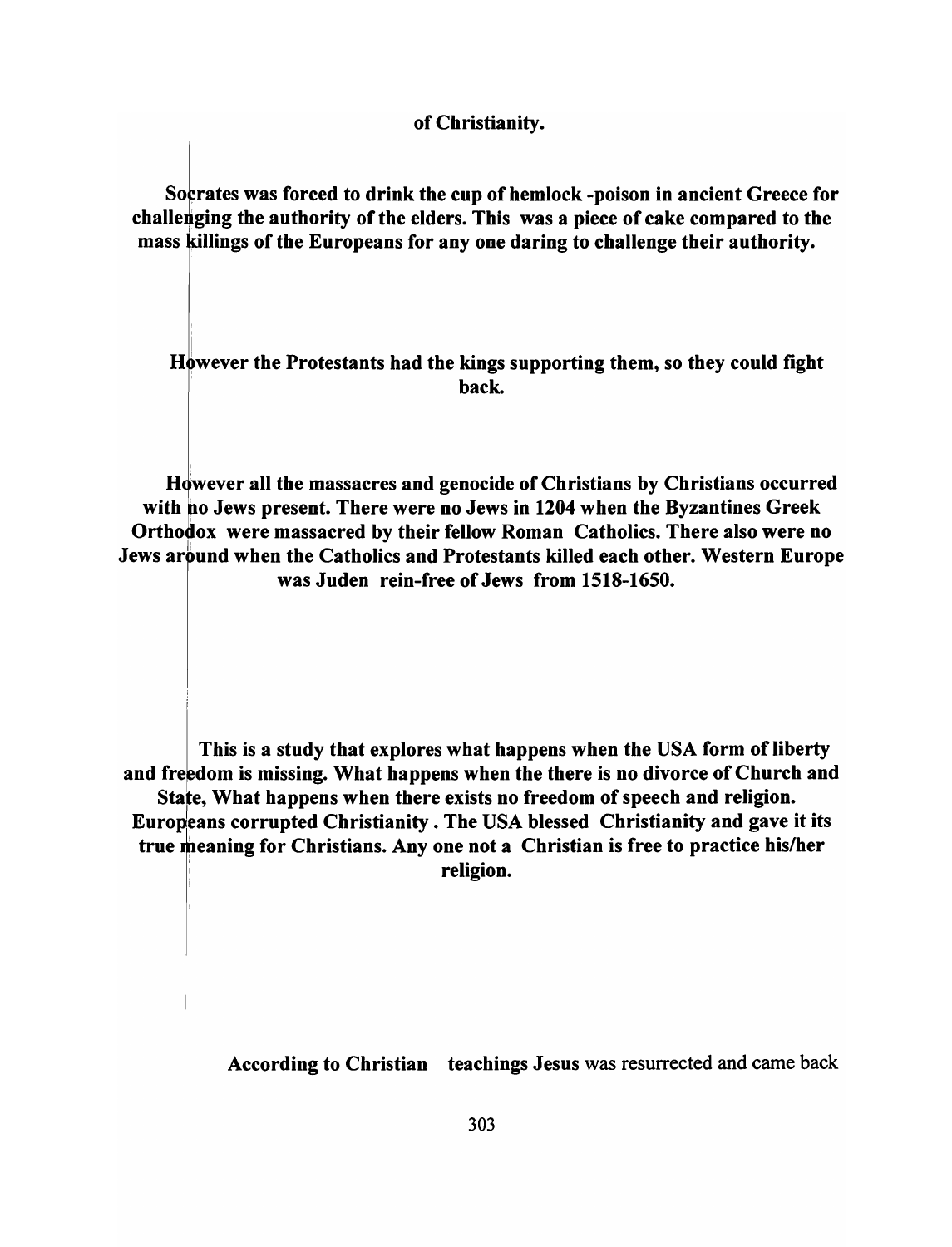to life aid went to heaven. However in the name of the crucifixion of Jesus for the past 2000 years. hundreds of millions of Jews and non Jews mostly Christians murdered by other Christians have been crucified - drowned -burned alive- gassed - shot and tortured to death. The libel was created that all Jews in his generation, as well as all future generations were responsible for the crucifixion of Jesus, although he came back to life. However none of the hundreds of millions of Jews and not Jews killed - mostly Christians killed by other Christians - crucified burned alive drowned strangled shot or gassed by other Christians ever came back.

It is a fact that Jesus was crucified, not by the Jews but by the Romans. The Jews were powerless and under the domination of Rome. The Romans put Jesus to death because they were afraid he would incite a rebellion, The Romans likewise crucified Peter and his wife in Rome at the spot that the Cathedral of St. Peter at the Vatican stands . The Romans decapitated St. Paul. Jesus like other Jewish men in his era -years before Jesus and years later who claimed that they were the Messiah were likewise executed by Rome ... 100 years after Jesus there arose an other Jew by the name of Bar Kochbo who claimed that he was the Messiah. He succeeded in overthrowing the Romans and was crowned as King of the Jews. His kingdom lasted for three years. His army were

overpowered by the Romans. He was killed and thousands of his men who were captured were all crucified. Several hundred years before Jesus there existed a man in Rome who claimed he was the Messiah. He attracted followers and preached a faith that employed

<sup>I</sup>the Jewish Bible. The Romans also crucified him. See Otzer Havekuchim Polemics and Disputations [in Hebrew] by J.D. Eisenstein This book summarizes many debates the rabbis were forced to engage with the church fathers over many generations.

Let us go fast forward in our time machine to other instances of false Messiahs in Jewish history. .

Following the pogroms by the Cossacks under Chmielnicki in 1648-1649 who killed 100,000 Jews raped all Jewish women single and married, and wiped out 300 communities, a false Messiah appeared by the name of Shabse Tzvi in Turkey in 1648. He was a charismatic leader who threw everyone into a spell with his Messianic appeal. Although he was ex communicated by almost all rabbis he managed to attract tens of

thousands of followers who showered him with money and allegiance. They were prepared to follow him to the Holy Land. Berel Wein in Triumph of Survival pages 21-27 states that Shabse Tzvi announced plans to march on Jerusalem and free the city and the holy land from the Turks.. When word reached the Sultan he gave Shabse Tzvi an ultimatum to convert to Islam or be killed. Shabsei Tzvi together with thousands of his followers converted. This charade ended in 1670.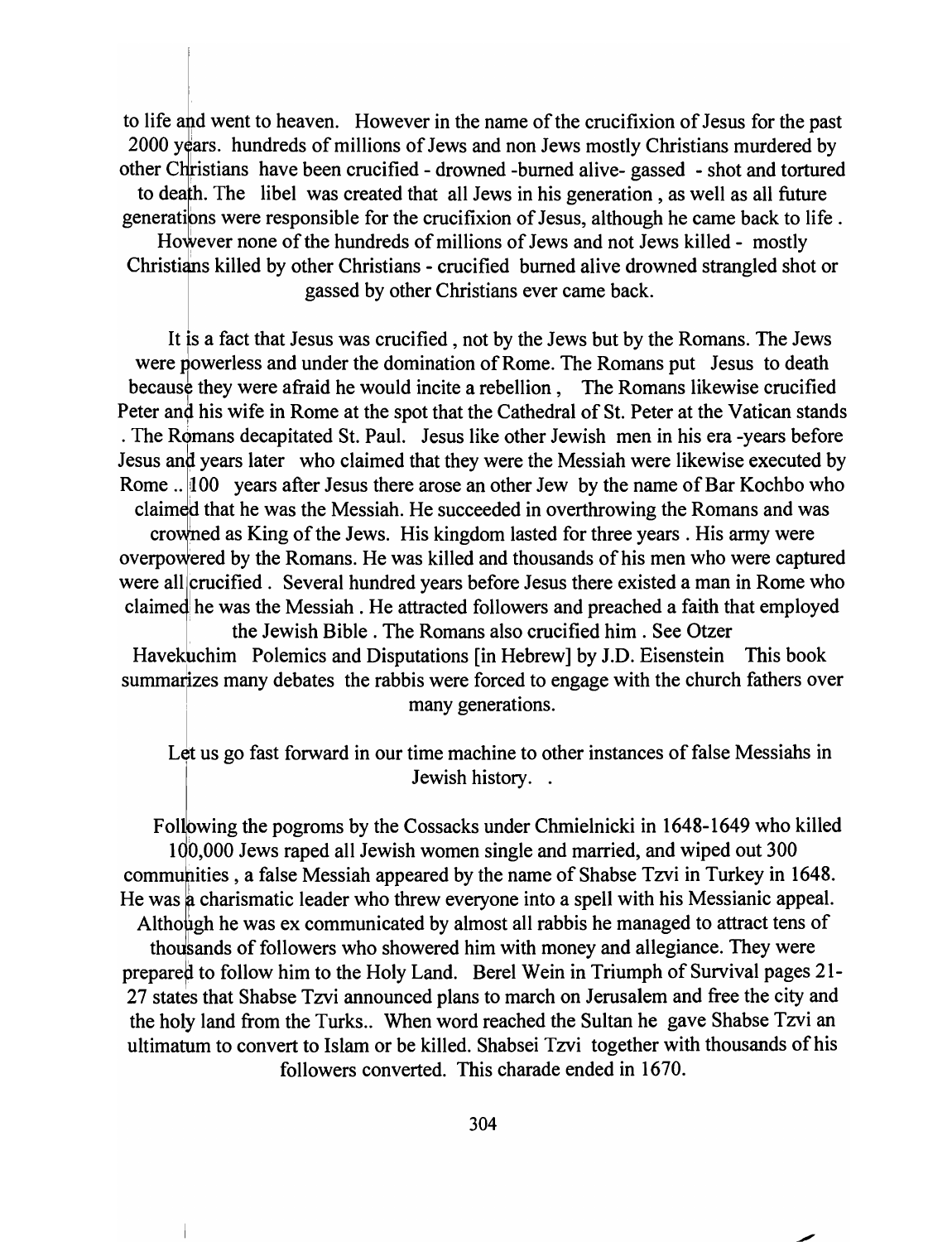$100$  years years later in 1755 in Poland there was an other man by the name of Jacob Frank who gathered the remnants of the followers of Shabsi Tzvi and likewise claimed he was the Messiah. He was forced by Catholic authorities to convert to Catholicism or else face execution. Even his Christian sponsors soon tired from him and realized he was a fraud. . He was arrested imprisoned and released in 1772.. He continued to propagate his Messianic nonsense until 1791, when he died. He and his followers converted. By 1791 his charade ended. See Berel Wein Triumph of Survival pages 35-36. Thus these false Messiahs tried to administer a quickie solution to the exile of the Jews in the diaspora. They brought grief and greater suffering and the loss of thousands of Jews who converted to Islam or Christianity.

The wise Jews counted their losses and employed pragmatic solutions to combat Anti-Semitism and realize our aspirations in creating a Jewish Israel. The disciple of the Vilna Goan and other Misnagdim and the Bal Hatanye and other Chasidim in the 1700 's moved to Israel to begin settlements and increase the Jewish presence in Eretz Yisroel . In the i 880 and 1890 following the Russian pogroms and the Anti-Semitism in Europe mass aliya -immigration ensued to Israel and many cities were built- the new neighborhoods outside the Old City of Jerusalem, Tel Aviv, Haifa and many other cities in modern Israel. Following the Balfour Declaration and the proclamation by the League of Nations in 1920 Jewish immigration increased geometrically. Following the proclamation of The State of Israel in 1947 the expulsion of all Sefardic Jews who lived in the Arab countries for over 2500 years -by the Arabs; immigration of European Jews

and Russian Jews Israel today has the largest concentration of Jews in the world close to I 7 million Jews.

Let us go back in time to the Romans. The Romans used this form of execution was standard Roman punishment to subdue rebellions. Not only Romans but many other ancient civilizations employed crucifixion as a form of execution. The only people who did not employ crucifixion were the Jews.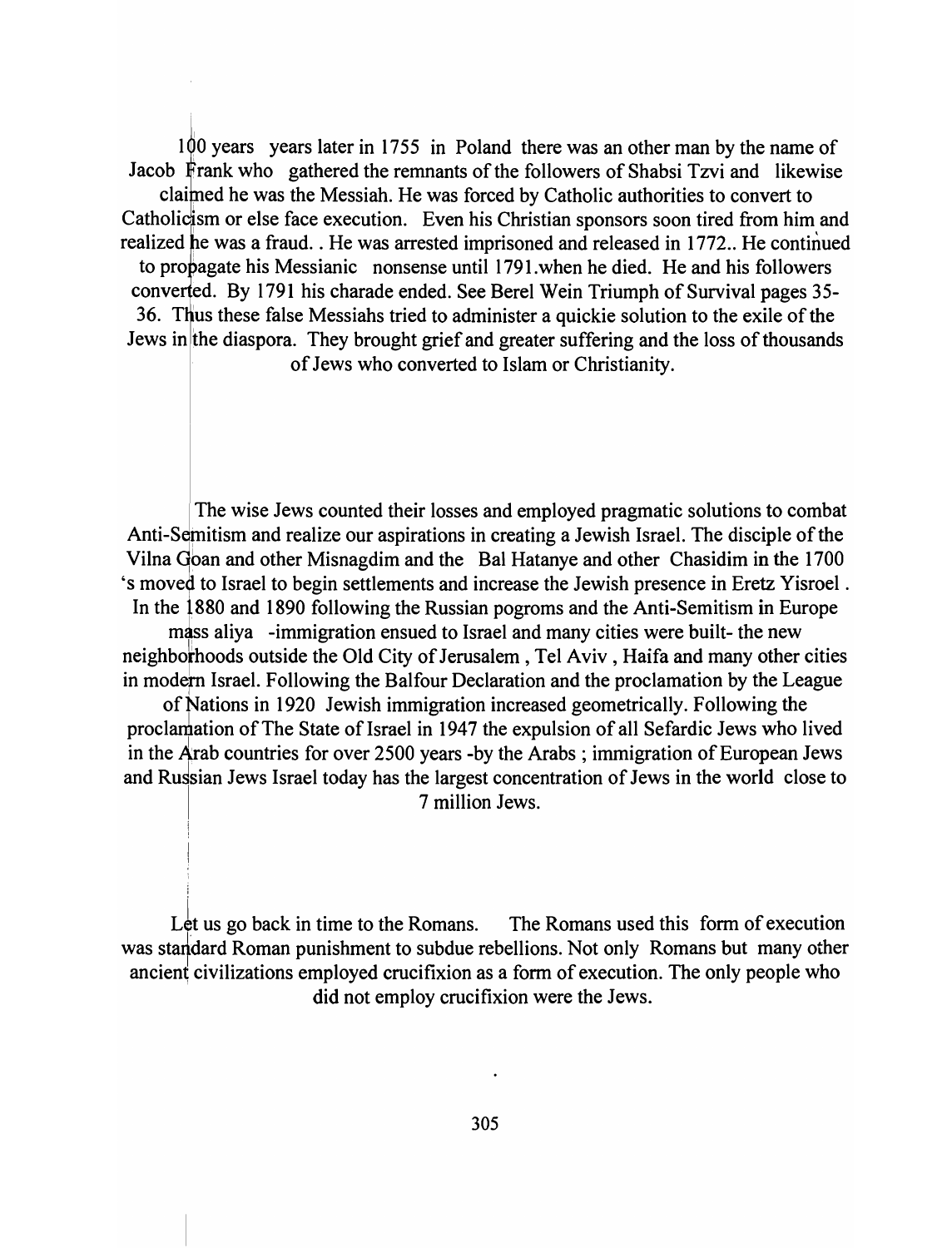The nation who loses the war is then cast into the role of a scape goat. The citizens of the defeated nation carry a curse that also applies to all their descendants to perpetuity. The citizens of the losing nation enjoy no civil rights nor liberties. They can be enslaved or used as gladiators as entertainment for the victorious nation. Some victoribus nations permitted the defeated nation to have some of the defeated citizens convert to their religion and then change their status. Others were sold into slavery. Thus when Rome defeated Carthage approximately in 200 BCE millions of citizens of Carthage were killed -every man woman and child. Over one million citizens of Cartage were sold into slavery. Jews purchased them and freed them. In appreciation they converted to Judaism. See A Social and religious History of the Jews by Baron professor of history at Columbia University and his volume published by Columbia<br>University.

This is what happened to the Jews and the perpetuation and exploitation of their status for 2000 years by the Christian countries where they lived. Rome crucified or enslaved or used as gladiators one million Jewish soldiers that it captured after the revolt in 70 AD and 60 years later the revolt of Bar Kochbah. Both revolt were crushed and one million Jews were either killed or enslaved or used as gladiators. The first revolt occurred in 70 AD . . In the first revolt against Rome the Rabbis were opposed to fighting the Romans. In the second revolt all the Rabbis other than Rav Akiva were opposed, Rav Akiva embraced Bar Kochbah when he succeeded to overpower the Romans. He thought that Bar Kochbah could be the Messiah. However when Bar Kochbah was defeated everyone realized that he was not the not the Messiah. The Messiah must succeed. The Zealots refused to listen to the Rabbis and this was the reason for the destruction of the Temple and the dispersion of the Jews from Israel by Rome. However Jews always remained in Israel. and Jerusalem for the last 2000 years. See Caesar and Christ by Will Durant pages 542-549; Babylonian Talmud Giten 55a -58b; from text to Tradition - A history of Second Temple & Rabbinical Judaism and Reclaiming the Dead Sea Scrolls by Lawrence H. Shiffman.

JEWS WERE DISPERSED FROM ISRAEL BECAUSE THEY WERE STUPID THEY TOOK ON Rome. -THE MIGHTIEST COUNTRY IN THE WORLD. THEY SHOULD HAVE BENT THEIR HEADS AND ACCEPTED THE TERMS OF ROME. THIS IS THE MEANING·THAT JEWS WERE EXIUED BECAUSE OF SINOT CHINOM. BLIND HATRED. THIS MEAN S BLIND STUPIDITY- NOT ACTING RATIONALLY.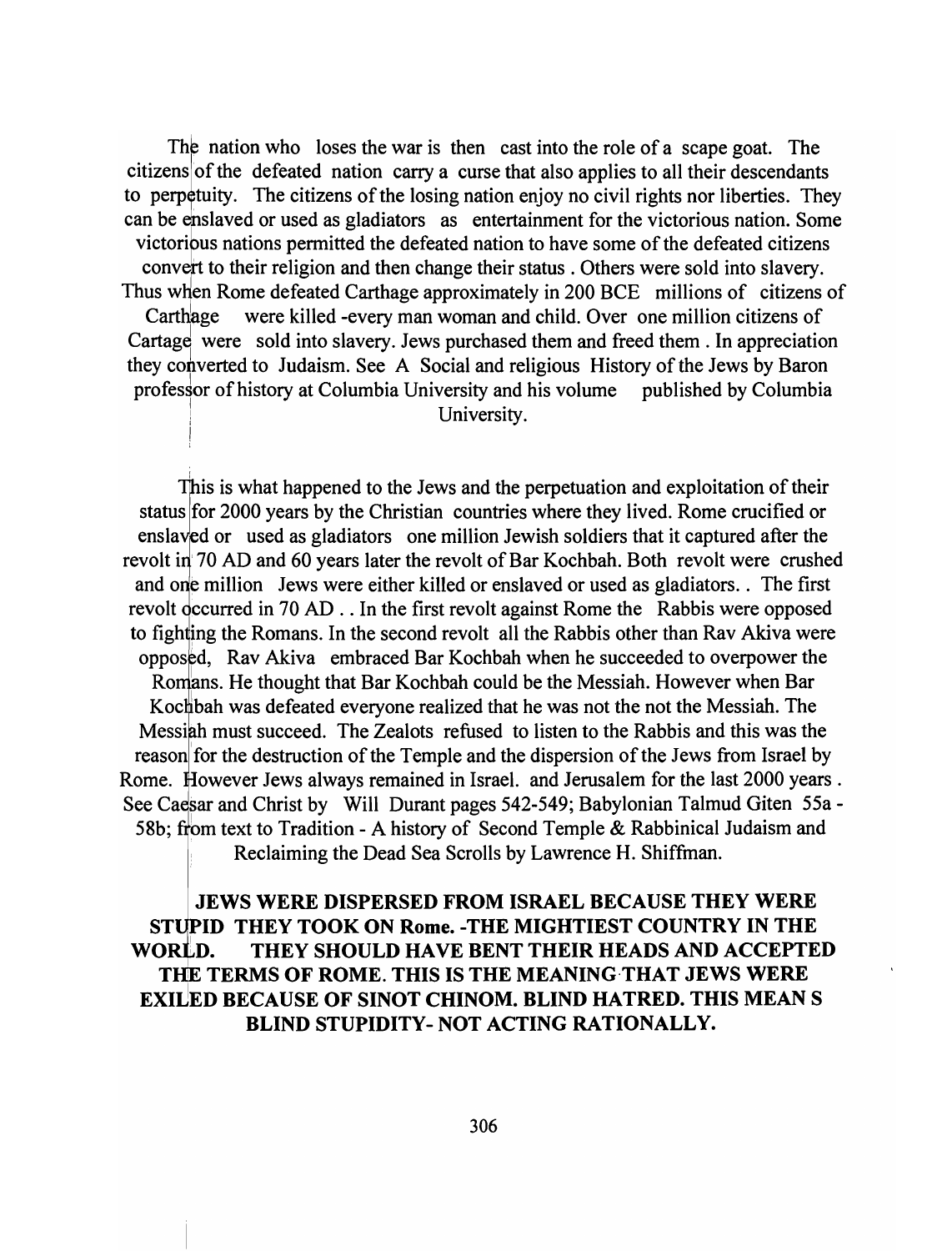## THEY WERE NOT EXILED NOR WAS THE TEMPLE DESTROYED BECAUSE THEY REFUSED TO ACCEPT JESUS.

Judaism respects Christianity as practiced by Christians for the last 1700 years since Constantine in 325 selected the Pauline version. We respect the one billion Christians.

An adaptation and another spin -of the curse upon the Jews that they are eternally punished as the wandering Jew for killing Christ and failing to accept Jesus was used for the last 1700 years as a license for the enslavement and murder of hundreds of millions of non Jews. Double or triple the number of humans have been killed in wars in the last 2000 years by Christians than were murdered in wars in the previous 3000 years of recorded history.

 $\mathbf A$  spin of the curse was adapted to enslave humans born with black skin even in these free USA. It took another 100 years until 1862 that the Negroes were emancipated. And an other 100 years until blacks gained equal rights in 1960s .

> A spin of the curse was adapted to create different castes of individuals in India. among the Hindus.

Thus the curse adapted against the Jews has a history of thousands of years before Jesus and has been conveniently used by different religions and civilizations at all times to enslave and murder other human beings. Religion was exploited as an excuse to commit heinous crimes The feudal lords enslaved their surfs The European kings used the theory of Divine rights to subjugate their citizens. If kings no longer were the sons of god like Pharaoh in the Bible and Alexander- who believed that he was the son of Amon the Egyptian god- then the Church conspired with Caesar and granted the kings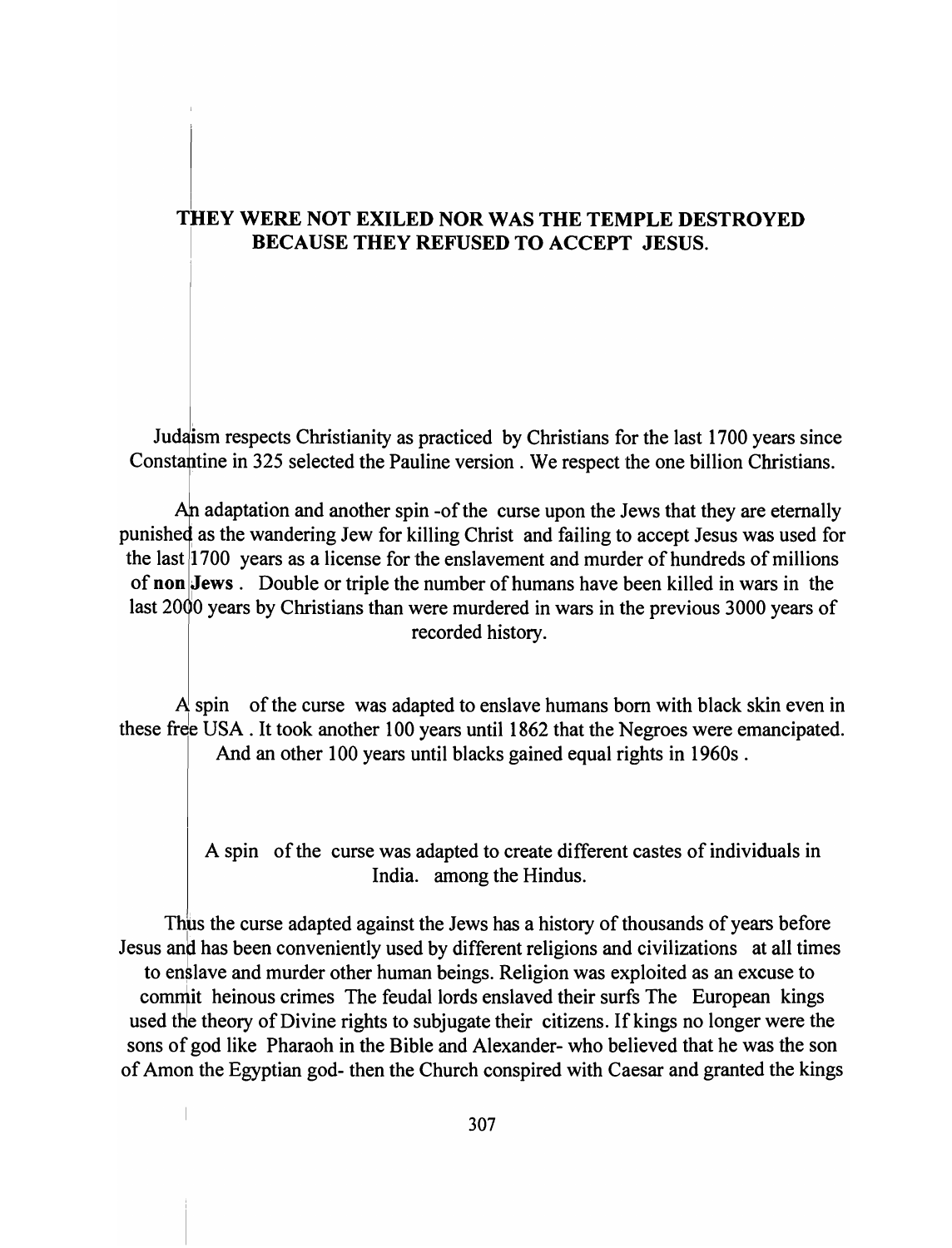divine right to enslave and murder their subjects at every whim. The American and French revolutions were the culmination of the renaissance of the 1600s that challenged the abuse of divine rights of the kings. Thomas Pain's "Common Sense" is a primer of such sentiment employed in both revolutions.

During the  $16<sup>th</sup>$  to the  $19<sup>th</sup>$  Century the Europeans the British French Spanish Portuguese and Germans used a variation of this curse as justification to murder and conquer the blacks in Africa; the Asians in India and Pakistan and the native Indians in North and South America and the natives in Australia and New Zealand. Millions were murdered in cold blood all in the name of Christianity or to bring civilization and enlightenment to the stupid ignorant and unlettered natives. All murders were made in order to save the natives' souls. Essentially, these campaigns were an extension of the Spanish and Portuguese inquisition clothed in refined and noble language suited for the era and time frame of the campaign. In the 20<sup>th</sup> Century the blatant anti Semitism was robed in the garments of pity for the Arabs in order to uproot a Jewish presence in Ertz Yisroel as a Jewish country..

Constantine the Roman emperor in 325 AD elected. the Trinitarian concept of Christianity preached by Paul rather than the Aryan creed or the creed adopted by James the brother of Jesus and other Jewish Christians in the early years of Christianity. These Jewish Christians accepted Jesus as a great Teacher but not as a deity. They realized that he failed to emancipate the Jews from Rome and therefore was not the Messiah. Only the person who will emancipate the Jews from foreign domination and in gather them to Israel is the Messiah-according to Judaism. Constantine accepted the <sup>I</sup>Trinitarian creed that he helped formulate and tailor for his needs.

The Dead Sea Scrolls found in a cave in the Judea desert in 1947 that were scientifically dated to have been written at the time of Jesus do not substantiate any of the positions ;not the position of the Jewish Christians nor of the Trinitarian Christians. They discuss the Messiah in very vague and symbolic terms. No place is it mentioned that  $G<sup>1</sup>d$  has a son and a trinity exists. Likewise the ten commandments that all Jews Moslems and Christians accept as the word of G-d revealed at Mount Sinai 3400 years ago in front of millions of Jews and non Jews does not mention a word that G-D has a son and together govern the universe.

Certainly G-D exist eternally. He created the world-this is a central and cardinal belief *ib* Judaism .. According to Christianity the belief in Jesus being the son of G-d and being G-d himself is critical to salvation. No man can be saved unless he shares such a belief. Why in the entire Jewish Bible called by Christians -the old Testament- is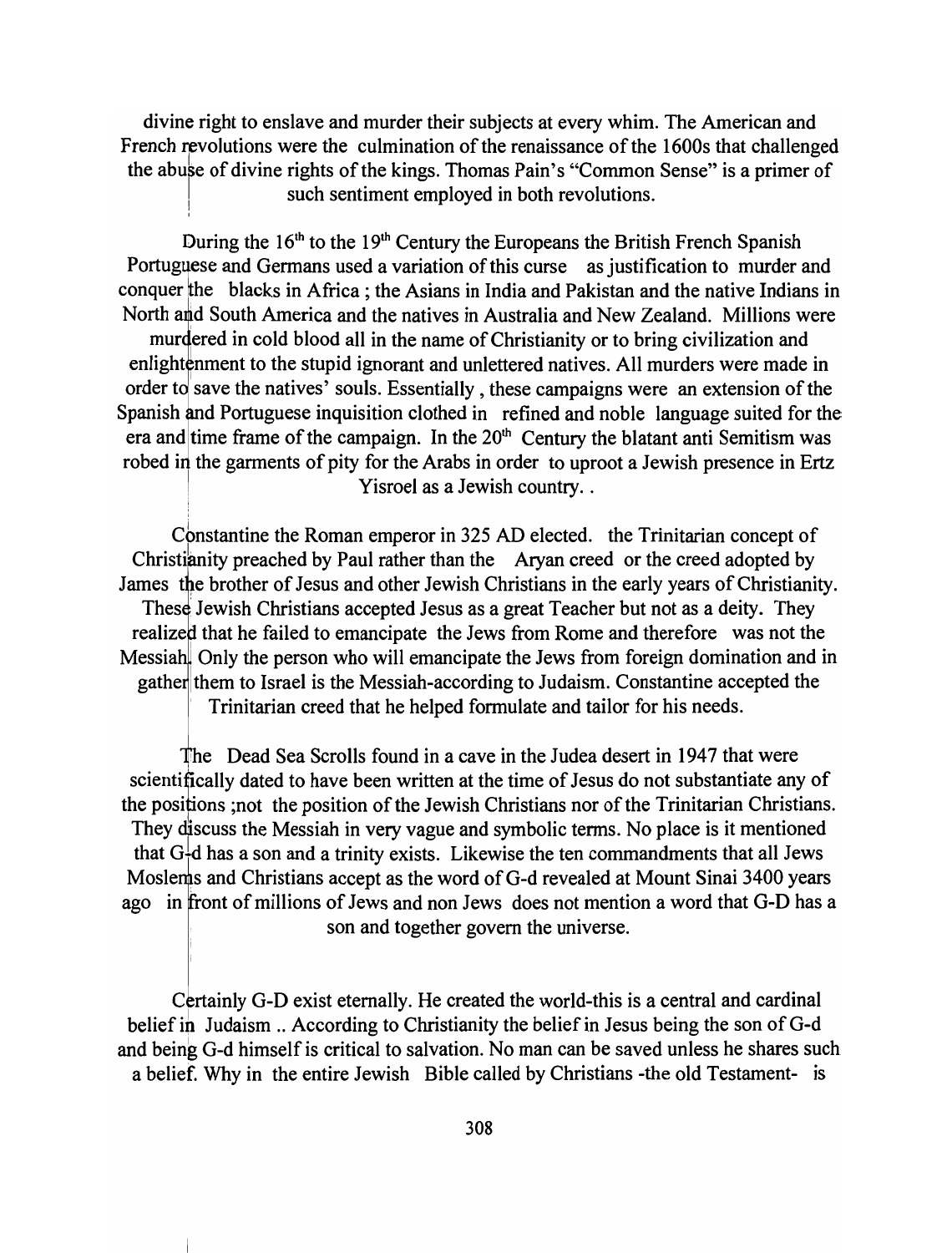#### this concept not explicitly declared?

Furthermore, the Talmud recorded on manuscripts since the Jewish exodus from Egypt and their wandering in the desert for 40 years - that reveal Jewish practice [see Rashi | "Meglot nistorim " on Talmud Bava Metzia 92a] there exists not one word of such a concept being mandatory for salvation. On the contrary such a concept is explicitly forbidden. A Jew must choose martyrdom rather than accept such a doctrine. The wars of the Maccabees against the Hellenist and Greeks were fought because the Hellenists wanted to introduce Greek worship that claimed that Zus-the father [or Jupitor-the father god in Roman belief or Bal the father god according to the ancient Phoehician belief] had a son or many sons and daughters who govern the universe together with Zus or Jupitor or Baal. See From Text to Tradition a History of Second Temple & Rabbinical Judaism by Lawrence H. Schiffman page  $76, 70-71$ .; The Apocrypha Seforim Hachitzonim-[Hebrew] by A. Cahana-Books of Hashmenoim.

See The Age of Faith by Thomas Paine; Caesar and Christ pages 554-555; Our Oriental Heritage; Greece and The Age of Faith by Will Durant who discusses the religions of ancient Egypt Greece Rome China India and Japan. ; Miracles of the Gods by Erich Von Daniken pages 54-55, 98-106. The Deists and other renaissance thinkers believed that the Christians borrowed from the other mystery faiths especially from the Greeks and Romans. The Greeks, in turn, had borrowed from the Phoenicians Hindus Egyptians Romans and Persians. The continuous trade between East and West -Greece and Europe enabled not only an exchange of science, mathematics linguistics the art of writing thut also philosophy and religious and mystical concepts. The Phoenicians were the middlemen who transported not only worldly goods but also spiritual concepts from

East to West and West to East from 1800 BCE. All of these ancient religions believed that the father god has a son or many sons and daughters. These children are born from other goddesses or else their god impregnated a human virgin who gives birth in an immaculate conception. Some of them have three wise men who predict the birth of the god-man. The birth takes place in a stable. All of these religions believe that the son preaches to mankind to reform them. The son antagonizes those corrupt officials who are in power. The son is tried and the son is crucified. In all instances the son is resurredted and joins the father in heaven in a trinity or in an expanded godhead. In the Egyptian model the resurrected god was killed by an other jealous god. He is resurrected by a goddess who is also his wife. This goddess is considered by Egyptians as the great mother. She is the symbol of fertility. She gave birth to the sun and moon who were worshiped by the ancient Egyptians and Romans Greeks as well as the Babylonians.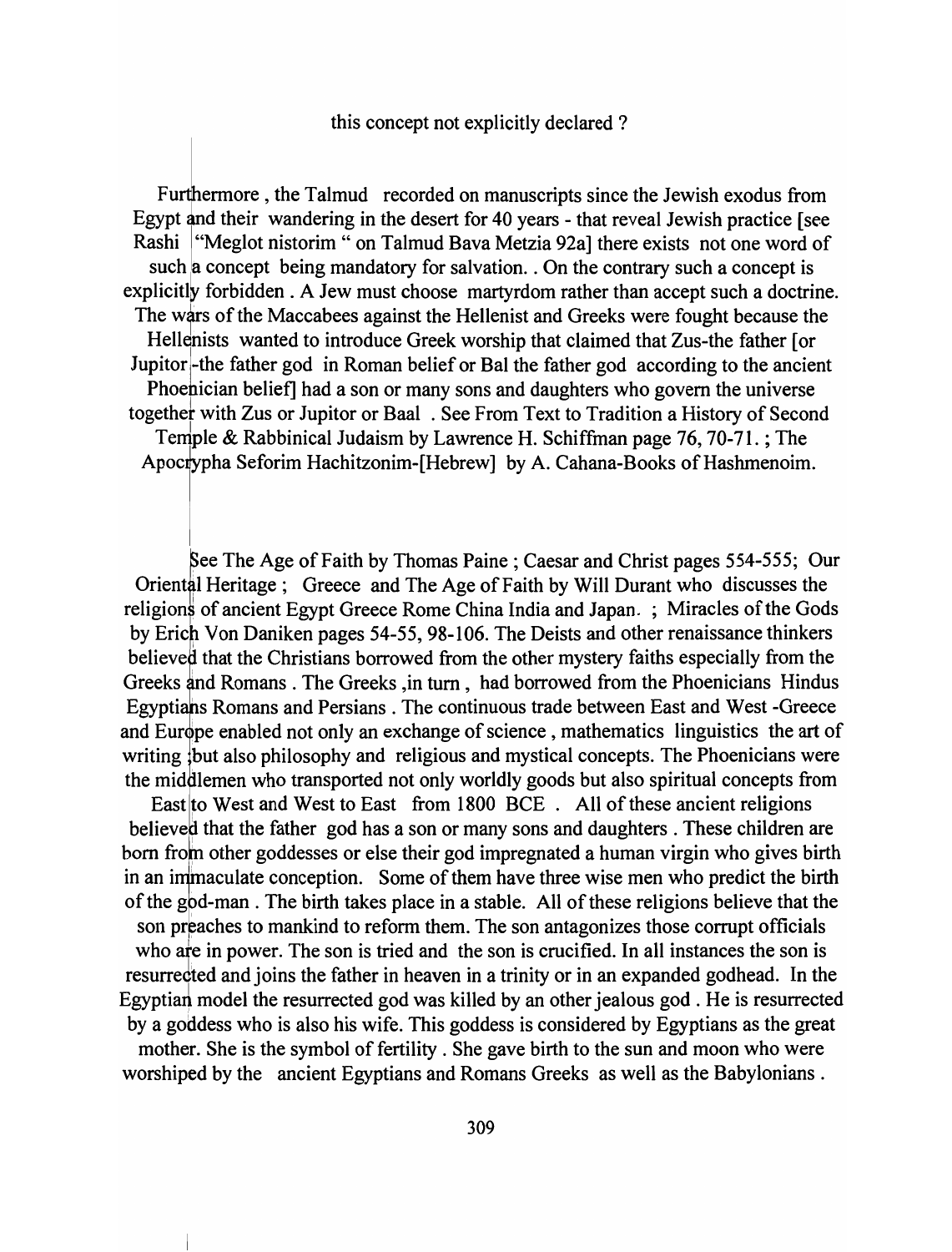The task of the resurrected Egyptian god is to determine which deceased humans will go to heaven after first atoning for their sins in purgatory.

It is of interest to note that today one billion Hindus one billion Buddhist one billion Muslims millions of Zoroastrians millions or a billion secularists do not accept Christianity. Thus it is not only the Jews who do not accept Christianity. The Christian missionaries hardly have any success among Hindus Muslims and Buddhists and Jews.

The Greek myth believers have a ritual where they can commune with the crucified man-god. This ritual consists of drinking wine and eating wafers. The wine represents the blood of the man-god and the wafers his body. By drinking the wine and eating the wafers the believer achieves union with the man -god who was crucified. The Greeks recited a verse three times that stated that the wine is to symbolize the blood and the wafer the body of their deity.

This ritual is similar to the Communion Sacrament found in Christian ritual.

Eric Von Daniken in Miracles of the Gods cites many passages from the New Testament that are similar to the sacred writings of all the above mentioned mystery religions.

As I mentioned earlier I am not judging the truth of religions; but merely recording what men believe in. I am not suggesting that Christianity borrowed from any religion nor that any religion borrowed from others. I respect the claim of Christians and also the claim of other religions that their religion is Divine and all its rituals are Revealed ; or else the Church the Mosque or the Hindu and Buddhist Temple are empowered to state

> what is G-d's- Truth.

The Roman emperors for their own reasons elected the Trinitarian creed because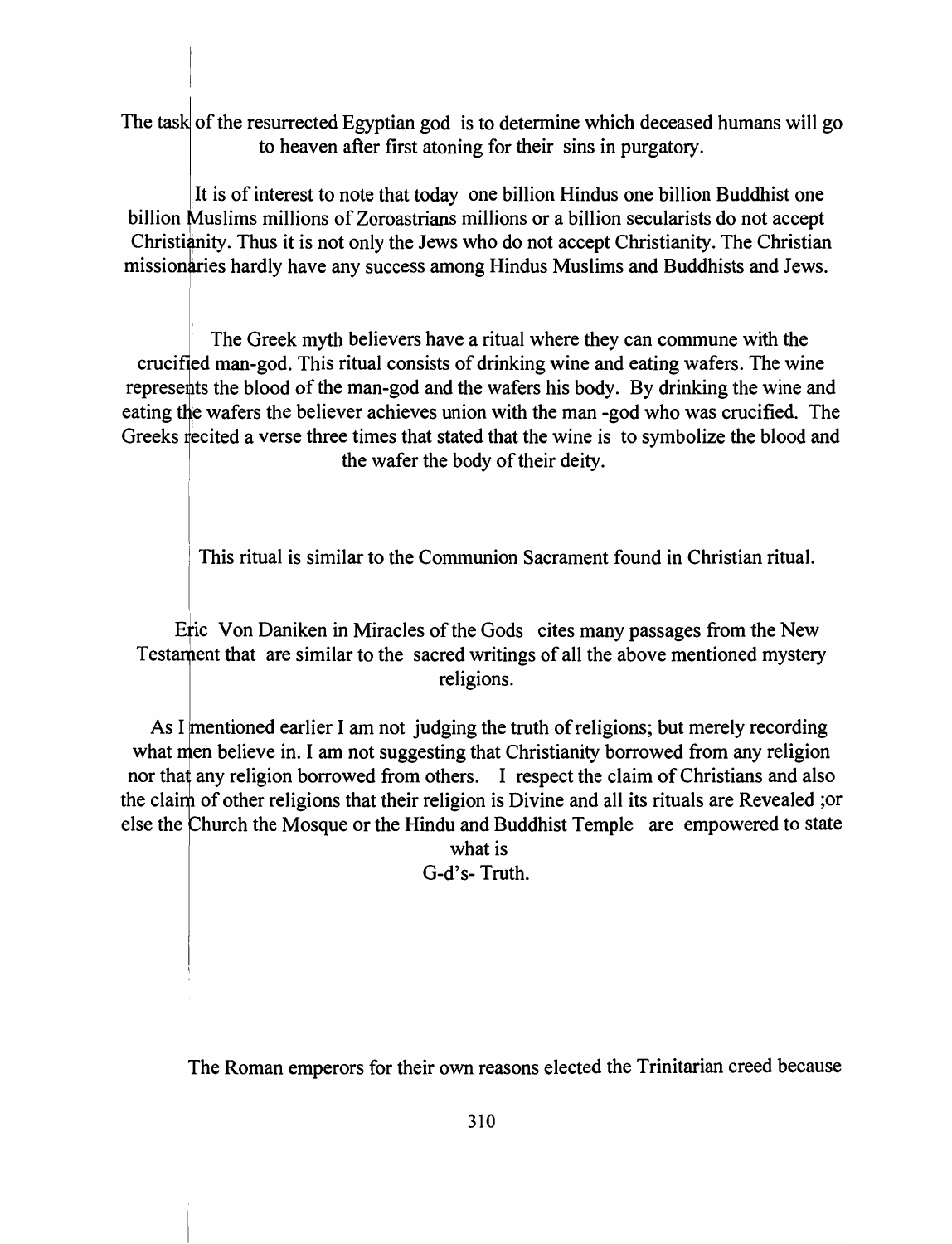it served their purposes. When other emperors found that Christianity no longer served their purpose they abandoned Christianity . This is what happened in the past 200 years.

Christians who claim that they accept the Old Testament and supplement it with the New Testament are simply not aware that the Old Testament without the Talmud is a vague document open to one million interpretations. Not a single sentence in the Old testament is not obscure. The Oral Law that interpret the Written Torah -the Jewish Bible- were recorded on manuscripts for 40 years in the desert when the Jews left Egypt at the exodus. They were always studied and delivered orally in lectures in the different academies that existed for a period of 1100 years. That is why these laws are called the Oral Laws. 200 hundred years before the common era -the Mishna and 400 years after the common era the Gemorah - were edited and reduced as the books of the Talmud. The Talmud explicitly labels any belief system that employs the concept that G-d has a son or many sons and daughters who govern the universe in a unity in the godhead as forbidden and a violation of the pure unity of  $G-d$ . Such a belief is similar and an other version of the ancient mysteries believed by the ancient Egyptians Phoenicians Buddhist Greeks and Romans. This is the verdict of over one billion Muslims . This is the verdict of the Koran. This is the verdict of all other Christians who did not hor do they today accept the Trinitarian Doctrine. This was the central theme in the Devince Codes. This was recently revealed that in Jerusalem Israel a tomb was discovered with a buriel vault that had the inscriptions of Jesus son of Joseph his mother Mary his wife Mary Megdelana and his son Judah. This is the position of all the versions of the New Testament written by the family of Jesus and the early Jewish Christians. Their manuscripts have been recovered from the geniza in Cairo Egypt.

Judaism respects Christianity . We respect the 2000 year Christian tradition. We respect the one billion Christians. We are eternally grateful to the great Church fathers beginning with Paul who in the most stringent terms forbade the killing of Jews.. The Roman's were the most blood thirsty beasts. Julius Caesar in order to quell a rebellion in Gaul- France murdered half a million men women and children. Thanks to the Chrishan Church in most instances the Jews survived because the basic creed of the Church following the orders of Paul was that Jews must not be killed. Yes, there exists many anti Semitic passages in the New Testament. The most anti Semitic is the blood libel that Jews killed Christ. However it is Divine Providence that the Jew survived although he was treated worse than animals .

Yes millions of Jews were killed by Christians. Jews during the Crusades in many communities in France and Germany from 1000-1300 were given the choice of baptism or death. The same occurred during the period of 1390-1460 in Austria and again in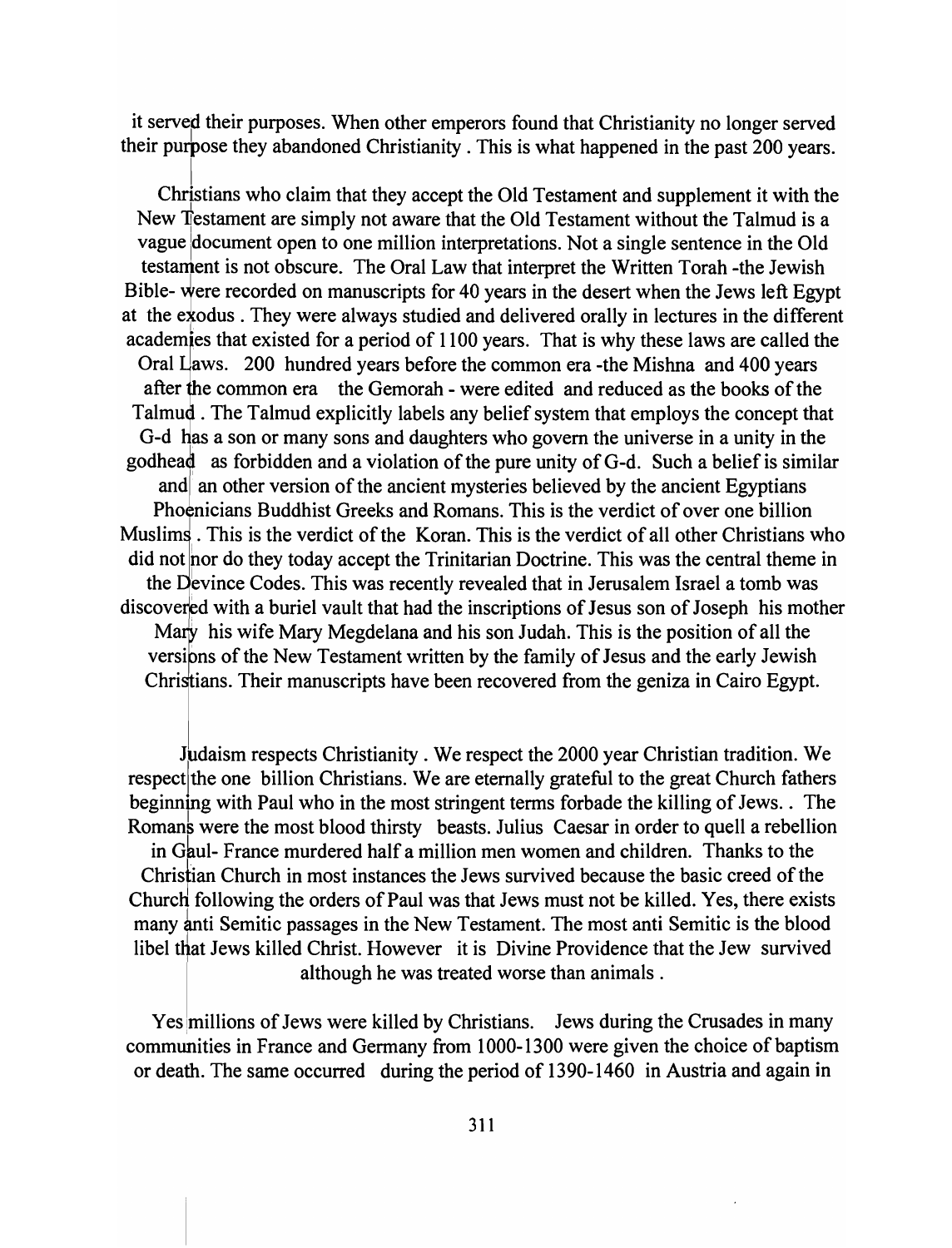Poland and Russia in 1648-1650. Again the same occurred in Russia in 1880-1890. And the greatest killing field was in Europe in 1940-1945 when six million Jews were killed.

The emperors and rulers who needed the Jews' money or skills -financial knowledge or needed them as physicians or their connections with the Muslims to conduct trade and commerce - were responsible for the survival of the Jews for the last 2000 years. From the pronouncement of Pope Gregory in 591 forbidding forced conversions of the Jews to the decree of Pope Innocent 111 at the fourth Lateran Council in  $1215$  instituting the yellow badge that Jews were forced to wear, the Jews lived in comparative freedom and moderate prosperity. The reason was because the Jews possessed mercantile skills and they were desperately needed to build up and sustain the economy of the European countries where they lived. Over the protests of the Church, the rulers did not obey the edicts and legislation inspired by the Church against the Jews. Even if they were banished they soon were re invited and apologies were offered to them why they were banished. Better terms were extended to them to induce the Jews to return, for a period of 1000 or 1200 years the Jews were the middle class in Europe. They were protected by the kings and were an integral part of European economy. They were the most educated not only in Torah and Talmud but in secular knowledge. They were experts in all the European languages as well as in Greek and Latin. They studied and mastered all the physical sciences- mathematics physics medicine as well as philosophy. The Jews were indispensable. When the Visgoths conquered Rome in 500 or 600 ACE they relied on Jews to assist them in governing. The German French and Italians all relied on Jews. When the European kings wanted to revive the Greek heritage in the 1400's and 1500's they consulted Jews in Venice and other Italian cities to translate the Greek Roman Arabic classics and Hebrew Bible and philosophy. Many of the early spiritual fathers of the Protestant movement as well as many Catholic Scholastic thinkers obtained their training of the Hebrew Bible Talmud and Commentaries and Jewish philosophy from the Jews. The renaissance was given a head start because of Jewish talent. If it was not for Jews there would not have been a enalssance. See Jews G-d and History by Max I. Dimont page 218-220

However after the Crusades the serfs refused to go back to the farms and till the soil. They were spoiled by the crusades. They learned the mercantile skills of the Jew. They took over the role and occupation of the Jew. The serfs became merchants and traders. They became the middle man and traveled to the middle East and Far East. Legislation was passed to take over all the posts that the Jews held. In time they if they did not become wealthy they certainly became the middle class. They dispossessed the Jew. Once the Serfs took over the role of the Jew, the Jew no longer was needed.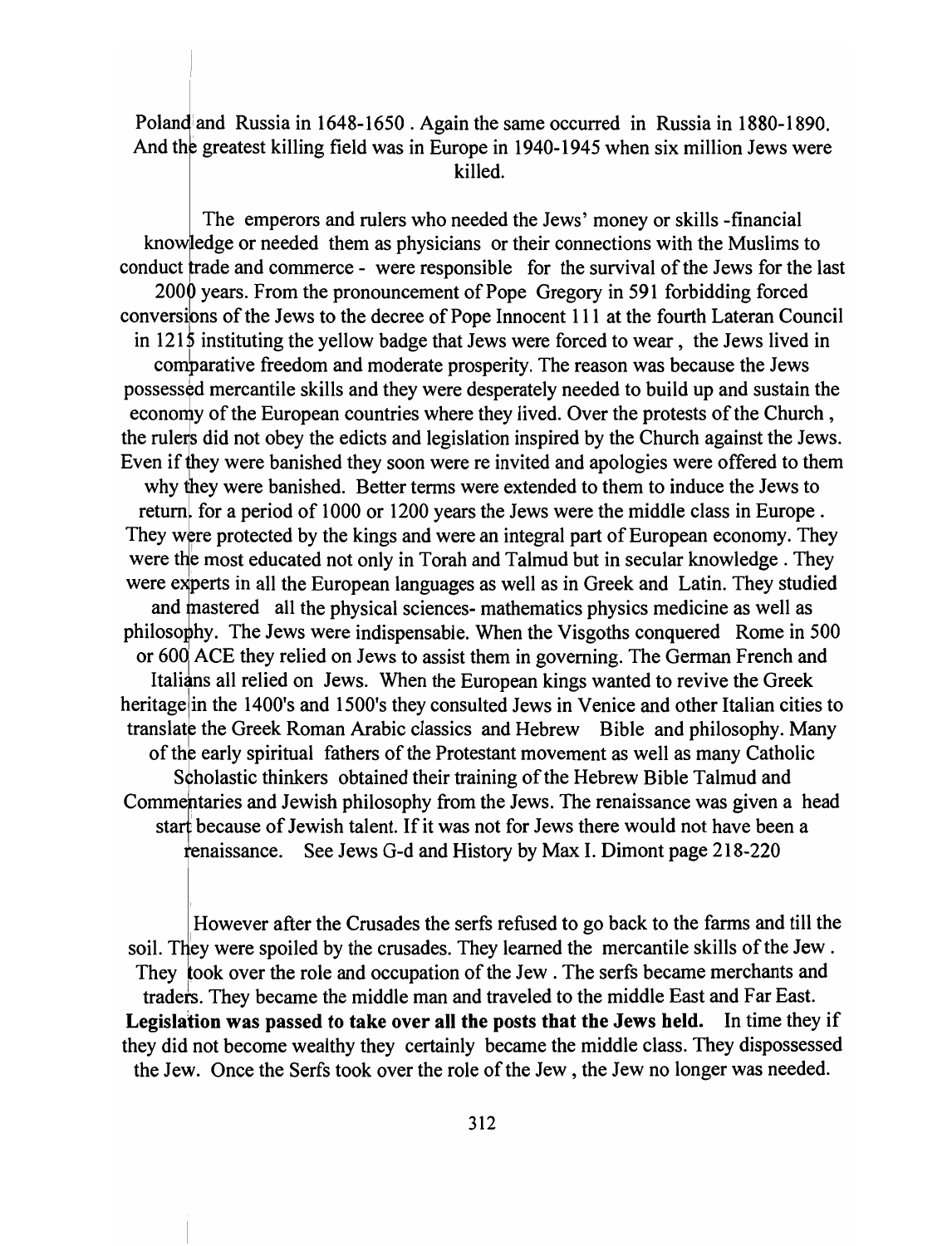Once he was dispensable the non Jews who still feared and hated him because he was still better off economically than the lower class and certainly more educated and intelligent began fabricating blood libels that Jews kidnaped a non Jewish child I crucified him or killed him and used his blood for the matzos on Passover. Likewise that Jews ate desecrating the wafers used in the sacrament of communion. It was alleged that the wafers miraculously bled. Pogroms ensued and thousands of Jews were killed and their property confiscated and divided up among the rioters. When the child was examined and it was discovered that he was alive or had died from natural causes and had never been crucified or his body was never violated the rioters claimed that a miracle had occurred. They claimed that the Jews did kill him but he was resurrected. They had a great precedent from the lessons taught at the church of the crucifixion of

Jesus by the Jews. The popes issued many edicts called bulls prohibiting such accusations, but to no avail. When the Jews were indispensable to the economy of the country they were protected by the king. He hanged the ring leaders. However when the

serfs became the middle class and took many of the roles of the Jews, the king no longet needed them and did not intervene. As a result many Jews were robbed and killed. 'fhe other Jews even if they were not officially exiled by the king as happened in England France and Germany Spain and Portugal from 1290-1500 immigrated on their own to Holland Poland Russia South America and North America. The kings in Poland and Russia needed the mercantile skills of the Jews. They were reluctant to establish a middle class from Poles or Russians because they did not trust them. They suspected that the middle class would soon challenge their authority and rebel against them and usurp their positions.. The Roman Catholic clergy in Poland on many occasions fomented the libel of Jews killing children to use their blood for Passover and host desecration. The mobs would attack and kill thousands of Jews. The Polish kings who needed the mercantile skills and know how of the Jew protected the Jews. They would hang or chop off the heads of the ring leaders. However they had to be strong and confident of their post as king. If the king was weak or insecure, he would hesitate to go against the priests and there would be many more Jews buried in the cemetery. In the German states when ever such false accusations would occur the Jews would move on to

an other German state. The same was true in Poland Jews would move on to other countribs. Usually if the Jews moved it would create a great financial loss for the king. The kings would then beg he Jews to return offering them greater benefits. However Poland and especially Russia have a history of violent Anti -Semitism inspired by the Orthodox Greek clergy . In many instances especially in the 1700's and 1800's and even in the 1900's until the Russian revolution the Russian Czars or their wives under the influence of the Anti Semitic clergy allied themselves with those people who instigated the pogroms. This occurred a few instances in the 1800's with liberal reform minded Russian Czars such as Czar Alexander, who set free 40 million serfs in Russia. The same occurred with all his other relatives before him and successors to the Russian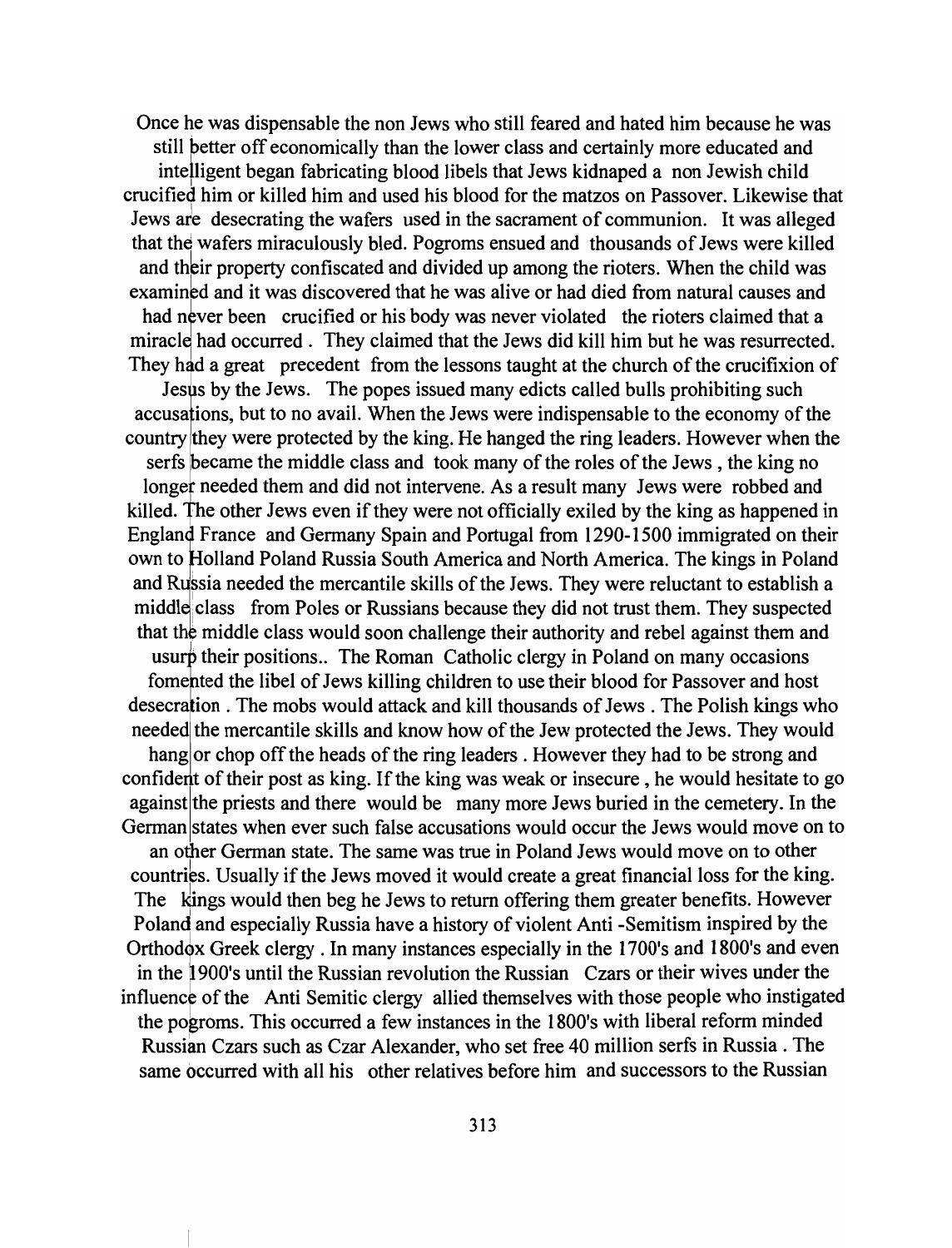throne. Reactionaries in Russia always succeeded to thwart any attempt to permanently improve the status of Jews or serfs -the low class who were discriminated exploited and abu ed in the 1800's. Not until the Russian revolution in 1917 did the situation improve. An irony of fate occurred. The Jew the most despicable resident in Russia was among the vanguard of the Communist revolution. Lenin the first communist dictator had a Jewish mother or father. Trotsky a leader in the uprising and Beria- head of the secret police in 1920 were Jewish. Stalin had a Jewish wife. Benito Mussolini the Italian dictator had a Jewish mistress until shortly before he was overthrown and shot. His new non Jewish mistress was shot. Mussolini's son or daughter had Jewish lovers. Jews also were in the vanguard of socialism the labor movement democracy and capitalism. See The Jewish Contribution to Civilization by Cecil Roth and the Jewish Connection by Hirsh Goldberg. Anti-Semites always were able to zero in and blame ALL Jews for the fault -in their eyes - of one or a few Jews who espoused the wrong ideology. When the Renaissance blossomed Jews were blamed that Christianity took the Old Testament and therefore all Jews are to blame. Hitler changed the maternity of Jesus. Hitler converted Jesus to be a Syrian born from a Syrian -not Jewish mother. Paul from the New Testament was banished since Paul decreed that Jews are not to be killed. See G-d Jews and History by Max I. Dimont. It was precisly because Jews contributed in all fieldsl of social and physical science in Europe that precipitated the holocaust. See Prophets without Honour by Frederick Grunfeld. Europe would never have reached the level of scientific achievement if not for the Jew. The more the Jew contributed to improve Europe and as result the Jew excelled and was rewarded, the greater the envy jealousy and the mortal lies invented to destroy the Jew.

THERE EXISTS A CORRELATION OF THE JEWISH CONTRIBUTION TO CIVILIZATION AND THE HOLOCAUST. THIS STUDY TAKES THE CORRELATION FURTHER. IT DEMONSTRATES THAT THE BESTIALITY AND DER OF THE JEW WAS MATCHED WITH A THOUSAND AND ONE MURDER OF NON JEWS BY EUROPEANS. See the Anguish of the Jew by Father Edward J. Flannery and Faith and Fratricide- the Theological Roots of Anti-Semitism by Rosemary Reuther.

In the 1800's the Czar ordered the kidnaping of Jewish children from age eight and older. These children were called Cantonists. They were drafted into the Russian army for 25 years. During this time they were subjected to beatings and torture and forced to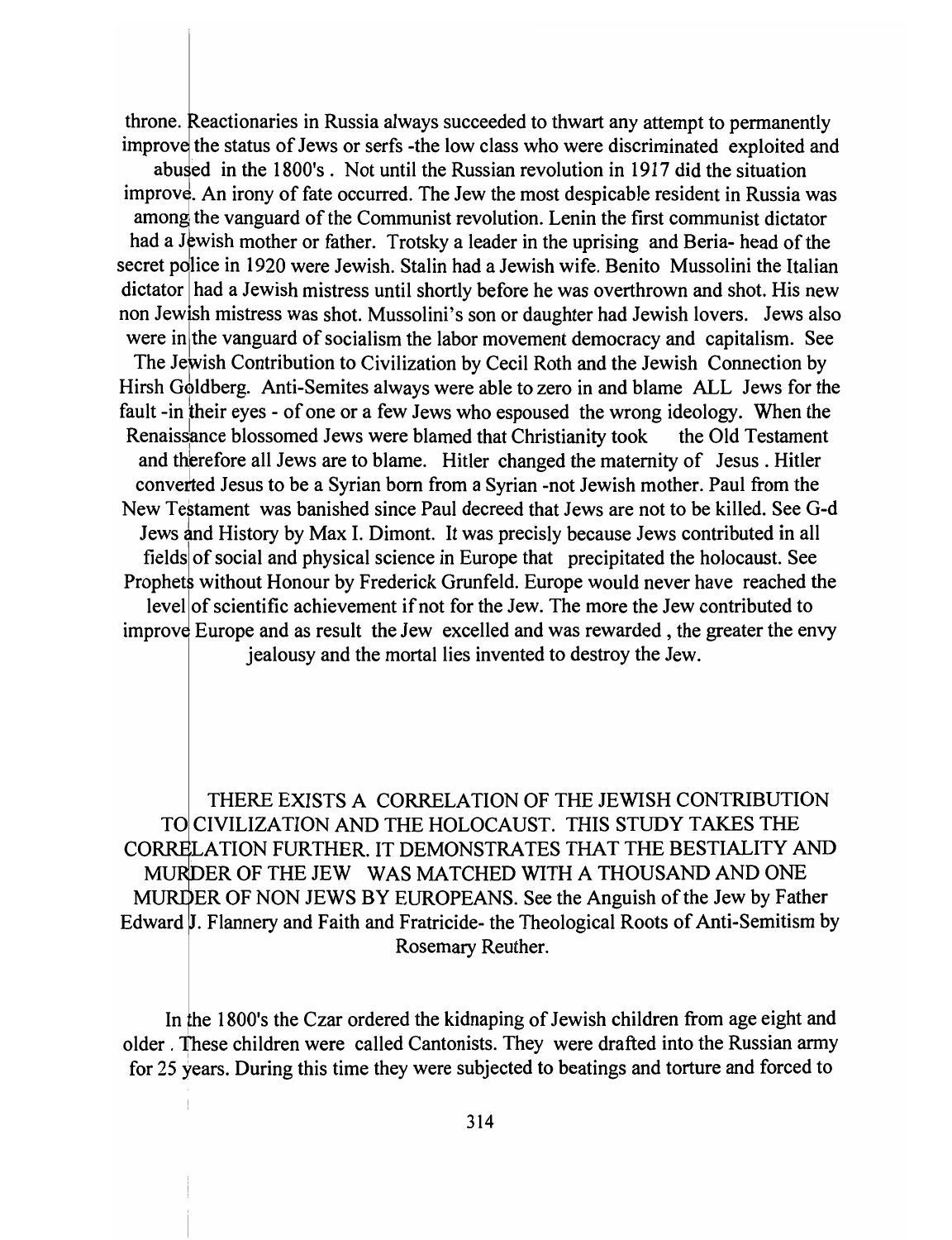convert to Russian Greek Orthodox Christianity. . Even with out war only half survived and returned after 25 years. Many converted their non Jewish wives and children back to Judaism. Many non Jews were influenced to adopt Judaism. There existed instances where individuals who themselves participated in looting and killing Jews had a change of heart and converted to Judaism. Some became unitarians or other sects that denied the Trinity. Many imigrated to Canada the USA or Central and South America. Some

became Jews and immigrated to Palestine and helped prepare the building of a Jewish state. fThe Czar's government used to bum at the stake those non Jews who converted to Judaism as well as any Jews whom they suspected influenced them to convert. See

Gentile Reactions to Jewish Ideas by Raisin pages 182-203.

Thus public burning of Jews and non Jews were not only restricted to Spain and Portugal. In addition to burning Jews and non Jewish renegades and apostates the Europeans burned the Talmud on numerous occasions In 1240 in Paris then in the 1300'S; again in the 1400's and the last time in 1757. They reasoned that if the Jews were deprived from the sources of Judaism they would convert. In Spain Portugal and Italy Jews were forced to attend church and listen to the sermons of priests bishops and even the popes to convert and accept Christianity. Jewish scholars were forced to engage in debates with Christian priests and renegade Jews who adopted Christianity - in front of the entire Jewish community and also in front of the kings and queens. If the Jewish scholar destroyed his antagonist who was ignorant of Jewish law, the Jew would be killed. If he lost there existed a chance that the community would convert. It took great skill and diplomacy to maneuver the Christian side into a position that they could still be awarded as winning but to demonstrate their ignorance. See Otzer Havekuchim Polemics and Disputations by J. D. Eisentein. The Ramban was awarded a great monetary prize by the king of Argon Spain in the 1200's who sent him a note stating that never did he

witness Judaism -a false religion- defended with such elegance great skill and scholarship. The Ramban who was a great physician philosopher and Jewish scholar soon left Spain and settled in Israel. The Church took all these measures because forced

conversions were against ecclesiastic Church law.

The Russian government in the 1800's also interfered with the education of Jewish students. They forced the authorities to teach subjects taught by teachers who were not Jewish or irreligious Jews called the Maskilim. In that way they hoped they would wean Jews away from the study of the Talmud and away from Judaism. All these tactics and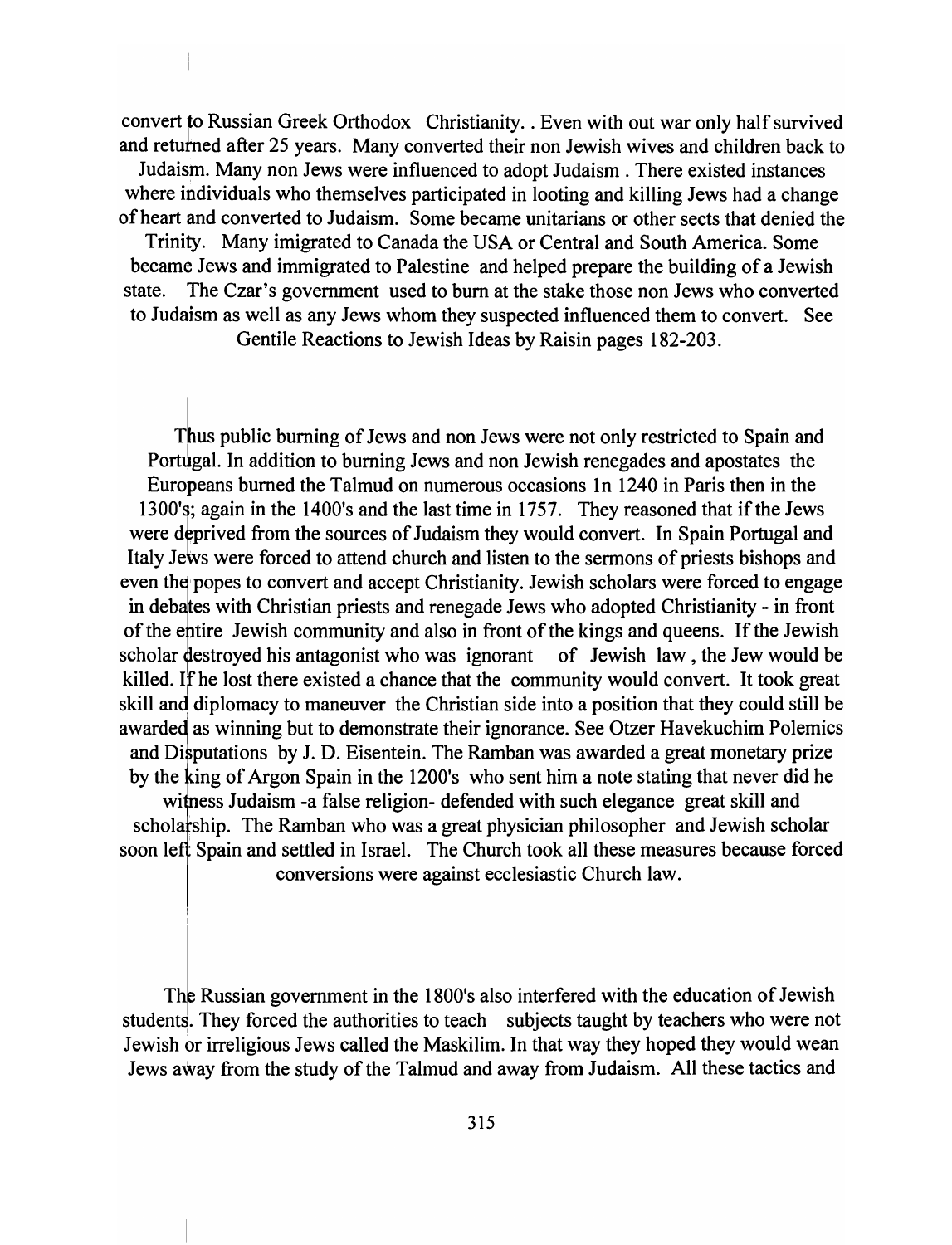#### edicts failed.

In Western Europe especially in Germany led by Mendelsohn in the middle and late 1700's secular education and philosophy was introduced. The Reform movement began in the late 1700's and early 1800's . Their purpose was to make Judaism easier by throwing out many of the rituals. In that way they hoped Jews would be accepted by the Europeans. The Orthodox Jews under the influence of Shamson Rafael Hirsch in Germany adopted Torah im Derech Eretz. They obtained a secular education in the university complemented with a great Torah education. The Seminary in Berlin produced Orthodox Rabbis who had PHDs and Smicha - Rabbinical ordination.

The Europeans also burned all translations of the Bible Old and New Testament that were translated to the vernacular. Europeans were petrified lest people read the Bible and interpret the Bible differently from the official line that kept the people obedient to the state and church. See Gentile Reaction to Jewish Ideas by Raisin and Jews G-d and History by Max I. Dimont.

The Russians refused to permit Jews to live in mother Russia. They were restricted to the Pale that is Poland even when Russia occupied and annexed Poland. This in effect was another ghetto. They were petrified that the non Jewish peasants would adopt the Jewish attitude and philosophy of life of equality of all men and the dignity of all humans. The Jews were granted semi autonomous status. They were a government within a government. Such was their status in most of the countries where they were granted permission to live. They were not given the rights of citizens. When the French granted fitizenship to Jews in 1799 , Napoleon assembled all the Jewish notables to form a Sanehdrin and requested to know if they would accept the supremacy of French Law. The answer was positive. Then French Jews no longer had their autonomy in jurisdiction. In the 1800's the Czar tried to remove the right of Jews to their own jurisprudence with out granting them citizenship. The Jews managed to evade such edicts.

Bc<br>,|<br>d I Both Poland and Russia kept their surfs ignorant and locked up in the large feudal estates. With the Jews they were safe. No one would accept Jews as kings. The Poles and Russians were right - in 1790 the French middle class rebelled. The French Revolution was a product of the middle class and the renaissance. The Russians did not have that problem. However the poor class revolted in 1648-1650 with the Cossacks killing hundreds of thousands of Russians and 100,000 Jews. They revolted many times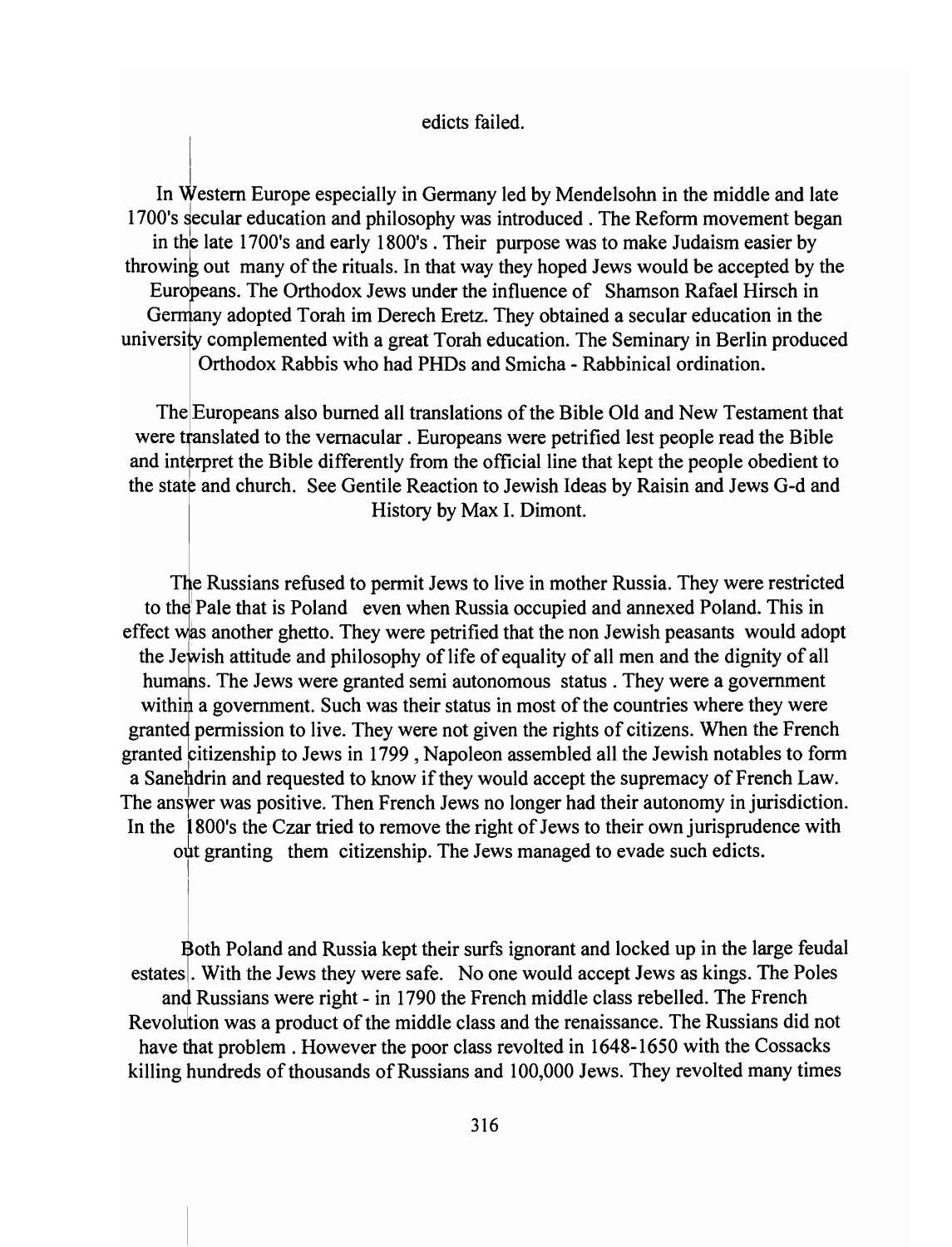again in the 1800's and 1900's. In 1917 they again revolted in the Communist revolution that over threw the Czar and established the Soviet Union. It lasted from 1917-1990. Now the Russian Federation and several other nations one of them is the Ukraine have taken its place. Jews until the 1700's and 1800's were well treated. Some pogroms are recorded in the 1600's. Then pogroms and blood libels started to plague the Jews. When the Czar was overthrown Judaism, as well as, other religions were outlawed. But Anti-Semitism was strictly forbidden.

Similarly Portugal and Spain in the 1500's passed legislation outlawing Moranos who now had converted to Christianity to occupy top posts in the army or clergy or to marry the nobility or wealthy families unless they had pure Christian blood for the last five or ten generations. Hitler did the same in Germany in 1934. Once they no longer were needed the Jews were expelled. This was especially true in medieval times in Europe- England France Germany Spain and Portugal between 1290 and 1500. Jews then went to those countries where they were needed- Poland Russia Holland and the

Muslim countries. Hitler when he did not need the Jews killed them.

It was the emperors and kings where Jews were extended the privilege of living who protected them from the mobs. Over six or seven million. Jews lived in the Roman Empire before the Second Temple was destroyed by Rome following the Jews' rebellion in 70ACE. See Will Durant Caesar and Christ page545-555.The Romans granted the Jews all rights as citizens and freedom of religion even after the revolt. Yes, they were exiled from Israel but they enjoyed the protection of the law. The Christian emperons followed these laws and extended protection to the Jew because the Jew was a very valuable asset. . This was true until the Middle Ages. Then the non Jews replaced what the Jew offered and the Jew no longer was needed. So he was thrown out for his own protection from the blood thirsty mobs. When the Jew was needed and there existed a strong ruler he would hang the ring leaders of the mob or else chop off their heads. Then quiet was restored. The Jew was viewed as the devil himself capable of the most heinous crimes. He was accused of kidnaping Christian children kill them and use their blood for the Matzos on Passover. The King of France in the 1200's convened a conference from converted Jews to Christianity inquiring if there existed any truth to this canard. They unanimously informed him that Jews are forbidden to consume any blood even from animals and certainly from humans. He then hanged the ringleaders who organized pogroms and killed Jews on this fraudulent charge. The Jews from England had been banished in 1290 on this canard plus the fact that some of them were charged with counterfeiting coins which also was false.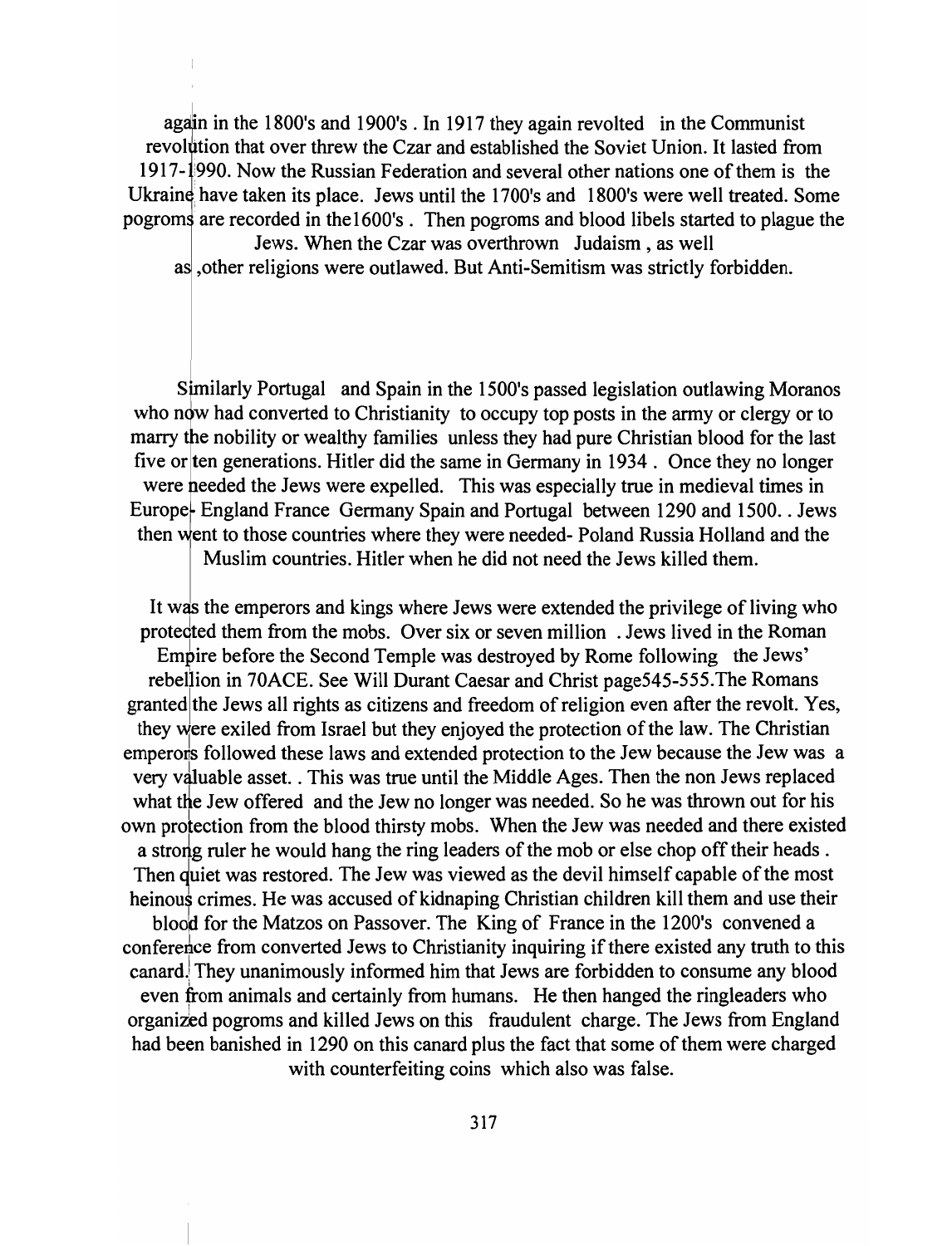See Jews G-D and History by Max I. Dimont page 229,230,230. When the need for the Jew emerged the Jew was readmitted. Thus they were expelled from a feudal and Catholic England in 1290 but readmitted to a Protestant capitalistic England in 1655. They were expelled from a feudal Catholic France between 1400 and 1500 but readmitted in the seventeenth century by a reformed Catholic and mercantile France. They were expelled from the various Feudal German states in the fourteenth fifteenth and sixteenth century; but readmitted in the sixteenth and seventeenth centuries by mostly Protestant mercantile German states. These kings needed Jewish talent so they protected the Jew. See Ibid page 235.

At times the canard was that Jews are defiling and destroying the holy wafers used in the communion sacrament. The lie was used that these wafers shed blood -in a miracle after the Jews defiled them. In those countries that the kings did not intervene the entire Jewish population were killed and all their possessions were confiscated and shared by the mob. Even the Pope one time intervened and issues a bull -a special edict forbidding making such false accusations. When the black plague struck Europe in the Middle Ages the Jews were accused of poisoning the wells. Hundreds of thousands Jews were slain while tens of millions of Europeans died from the plague. Instead of seeking scientific causes and cures, the Europeans relied on their prejudices and biases. See A

History of the Jews by Solomon Grayzel chapter 4 pages 339-358.

When the "superior" European believed that he no longer needed the Jew and could exile or kill him; he in effect buried himself. Hitler lost the war because he believed blindly in his "religion of the superiority of the Aryan." He exiled or killed all Jewish scientists. These men helped the Allies DEVELOP THE ATOM BOMB. Hitler sneered at Jewish math physics and medicine. He threw out such men as Einstein and Freud. Einstein helped develop the atom bomb. Israel wisely gathered all Jewish talent in 1948 when it declared its independence. Israel was in possession of the atom bomb before 1967. In 1973 Israel was prepared to use it against the Arabs when they surprised Israel in the Yom Kippur war.

### The Jew may be a fraction of the billions in the world but G-d granted them wisdom to survive.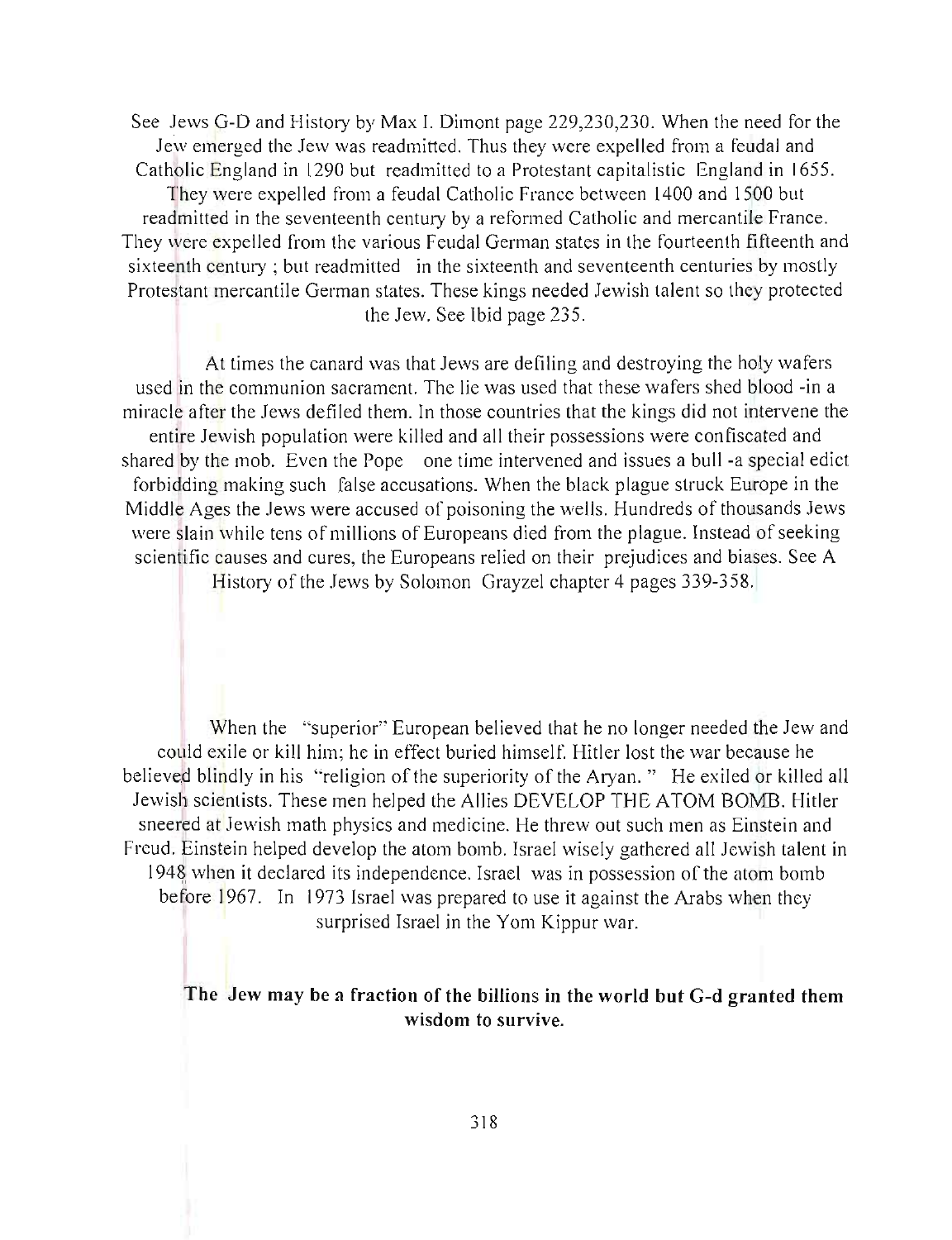Would the Church have wanted all the Jews dead they could have given such orders and there always existed millions of anti Semites who would have gladly executed every Jewish man woman and child. Such an order was given by the church in 1100-1200 AD to execute every man woman and child in the South of France to destroy a dissident community- in order to quash a schism. Historians estimate that over 1 million Frenchmen suspected of being Albigensians-the name given to this heretical sect- were slain and all their property was confiscated. The highest estimate of Jewish casualties over the 200 years of the Crusades 1100-1300 was 100,000 Jews. See Jews G-d and History by Max I. Dimont page 225 at bottom.

Yes laws were passed making Jews 10<sup>th</sup> class citizens- depriving them of all their civil rights depriving them from engaging in commerce - to be merchants, or to be craftsmen they were banned from joining the craft leagues.

This was done in order to eliminate all Jewish competition Jews were forcrd to engage in lending of money charging usury.

Jews in certain periods of history engaged in any field not prohibited to them For many years they were the merchants who connected the countries in Asia with Europe. Jews spoke many languages and were able to be the middleman in trade between countries in Asia and the Middle -East and Europe. Jew because of their co-religionists had the connections with the merchants and businesses in the Moslem world They had excellent relations with Moslems and because of the Jews trade was facilitated between Moslems and Christians.

In other periods of history this avenue of livelihood was taken from the Jew. Then Jews were forced to engage in lending of money charging usury .

Jews were confined to live only in ghettos . Jews were evicted from whole areas of a country as happened in Russia in the 1800s . In other countries Jews were thrown out completely. This happened between 1300-1600 in England France and Germany. However in many or most cases they were not killed . The murder of Jews was an exception but not the rule, All this was because of the prohibition enacted by Paul the founder of the Trinitarian creed , who himself was a born Jew. Yes pogroms of Jews were repeated in too many countries; but the mobs were tamed by the church .

Such tactics would have forced other people to become completely demoralized and commit physical and certainly spiritual suicide. However the Jew ever loyal to his commitment to Torah grew by light years spiritually during all these travails. During the period of 400AD to 1800 AD Jewish scholarship generated millions of commentaries on the Talmud and responsa . The greatest advances in Jewish philosophy and medicine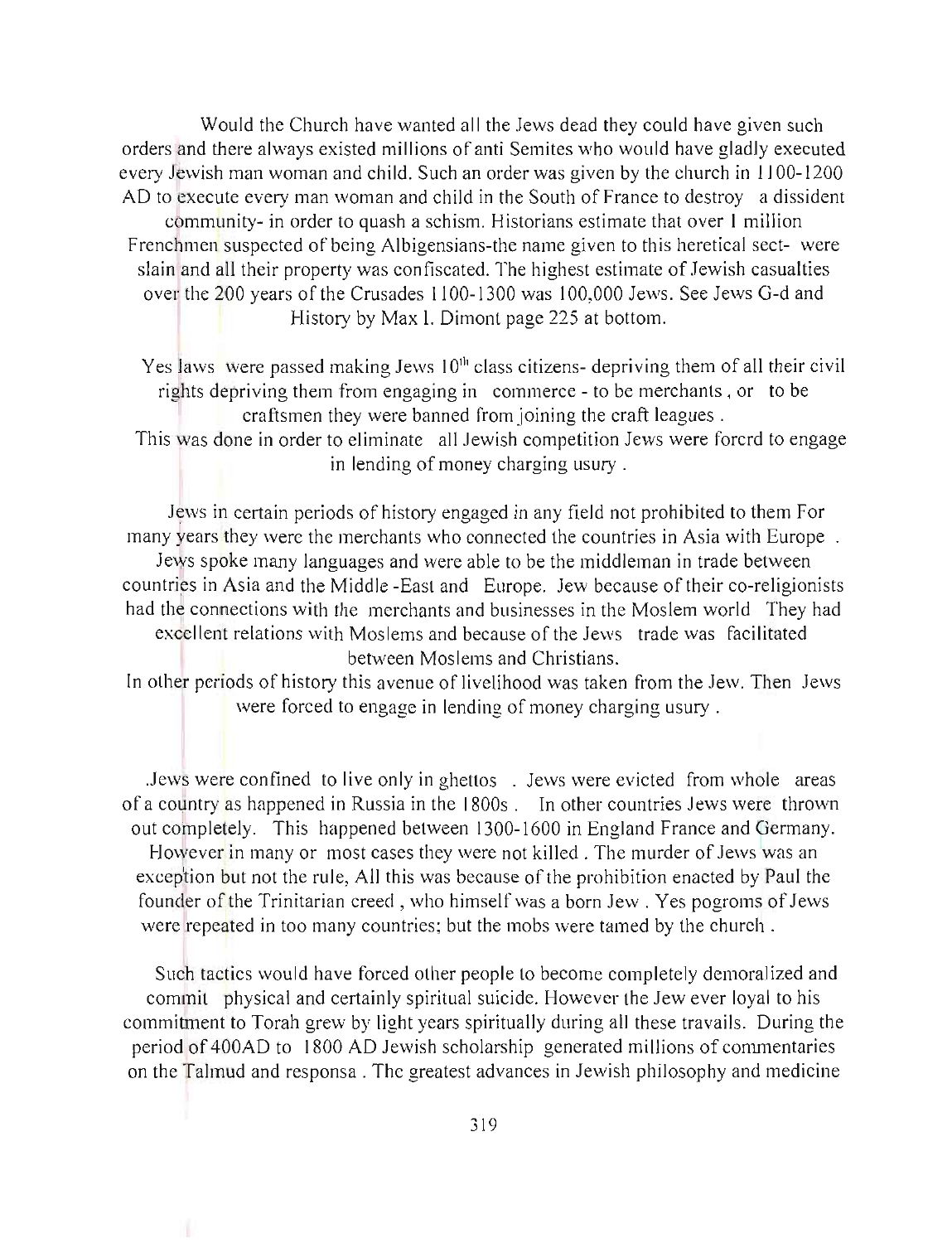I and science were contributed by Jews. Maimonides and Nachimides were both giants in Torah scholarship philosophy as well as medicine. Their books in all three discipline are available and read to this day.

In some or many instances church officials fomented the pogroms massacring Jews. If 10% or 20%or 30% or 40% or 50% of Jews survived the Jewish people must count our blessings. If it was not for the church there would be no survivors of Jews in Christian controlled countries. Anti-Semitism was so strong that the accepted thing was to hate Jews. The Church tamed the hate and prevented the mobs from murdering all the Jews.

On the one hand the Church encouraged the hatred with its message that Jews were to be in $\alpha$  wretched state -10 th class citizens -for not acknowledging Jesus as the son of G-d. The Jews would serve as witnesses to the truth of Christianity. On the other hand Paul forbade the killing of the Jew ; otherwise the witness would be killed. St. Paul inaugerated the first witness protection program.

This concept was a lightning beam of genius. It satisfied the anti Semites . It vindicated Christianity and provided Christians with an other weapon against the other competing middle Eastern and Asian religions called the Eastern mysteries who also employed the concept that G-d has another son or sons and daughters that together govern the universe. Now Christianity had the edge over them . None had a whole nation -the desperate position of the Jews to display as proof that their religion was the truth. Since Jesus was born from Jews, Jews could be blamed why they did not accept him. Budhists could not implore Jews why they do not embrace Budah.

This concept was a streak of genius. It worked to save the lives of many Jews.

However, the Church is eternally guilty for not saving ALL the

I

I

Jews.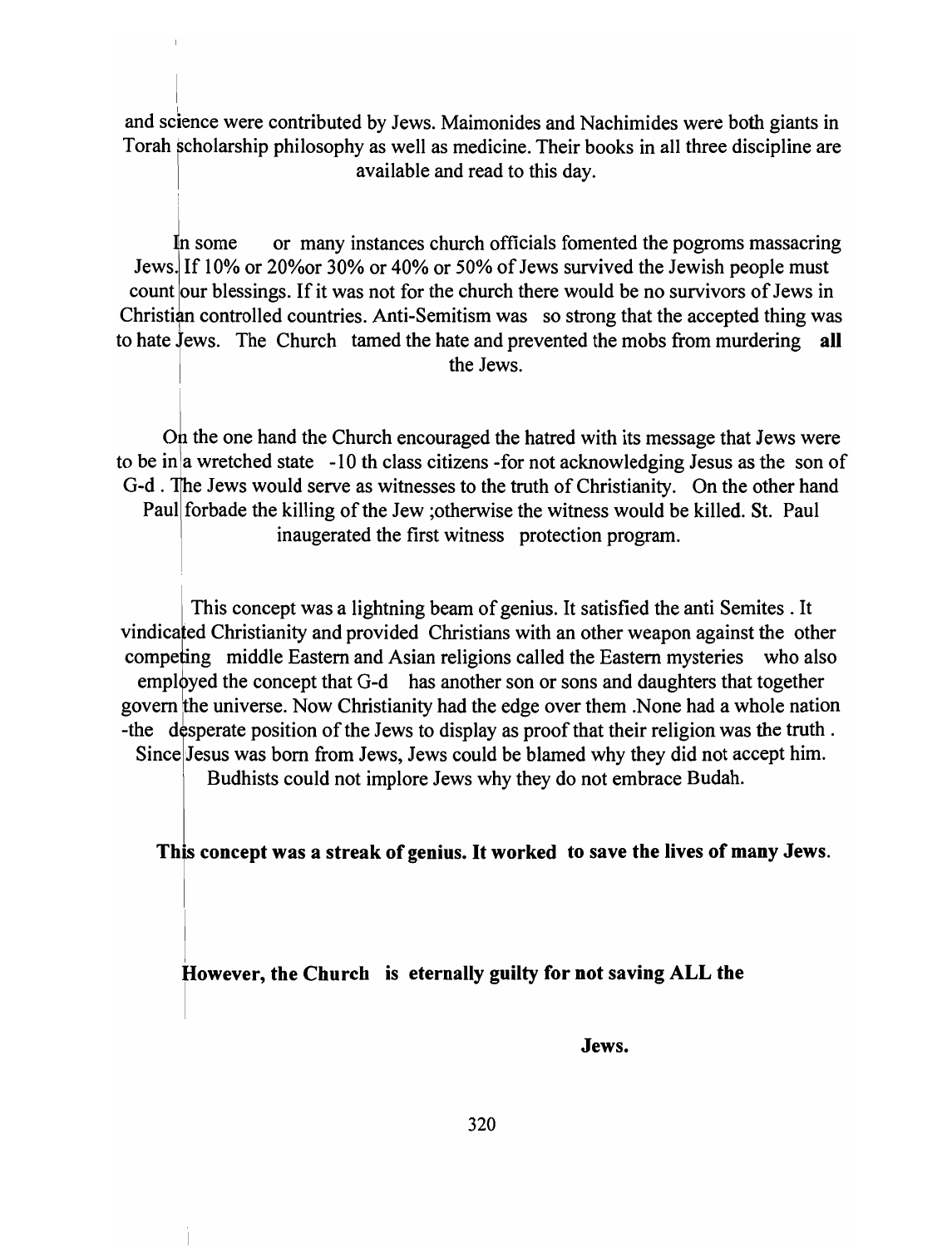The Church always had the power to save all the Jews. They chose not to do so . In the days of judgement

before the ALMIGHTY

the Church officials will plead that they genuinely practiced their belief in Christianity. G-d will forgive them for everything; but

never

why they did not exercise their power to protect every Jew.

All this does not bring one Jew back.

The only solution is to have Jews retain power AND CONTROL OUR OWN DESTINY in Eretz Yisroel to protect OURSELVES.

St. Paul explicitly ordered that no Jew is to be killed.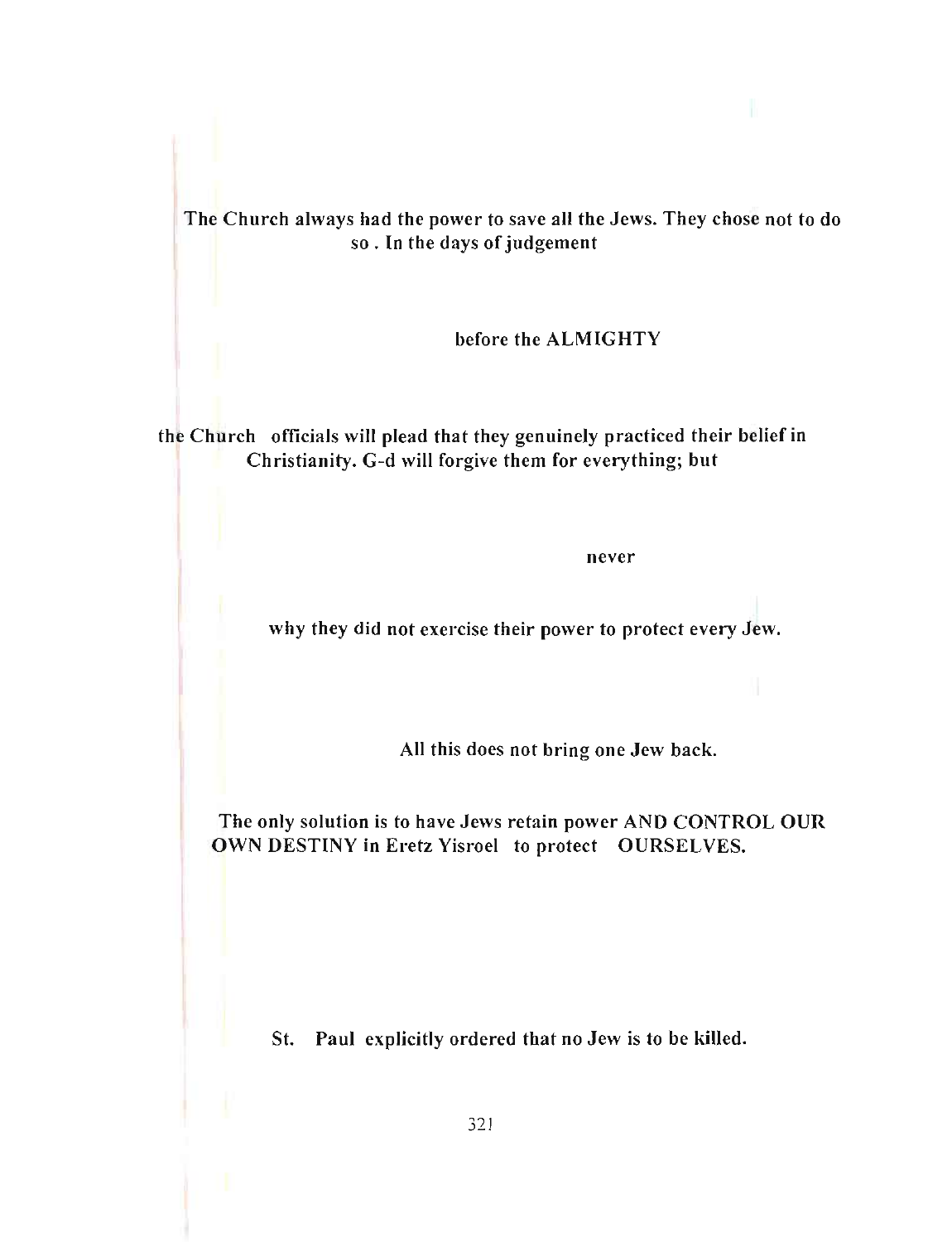The church always had the power to judge and punish its own priests and officials. The Church did not hesitate to burn at the stake hundreds of thousands of dissidents during the inquisition.

Why not try for murder anyone certainly any Church official who foments pogroms and innocent Jews are killed !!!!!!!!!!!!!!!!!!!!!!!!!!

When the allies during the holocaust failed to save 6 million Jews they had a perfect precedent -the Christian Church for 2000 years! !!!!!!!!!!!!

YES , 6 MILLION Jews were murdered by the Nazis, but 12 million Jews remained in the rest of the world!!!

Yes, we are thankful that at least 12 million remained, but over all --this situation that Jews were open game to be killed that existed for 2000 years is not acceptable.

Now in 2007 when the entire world witnessed a miracle- the renaissance of the Jewish people in Eretz Yisroel- Israel it is a crime if any human and especially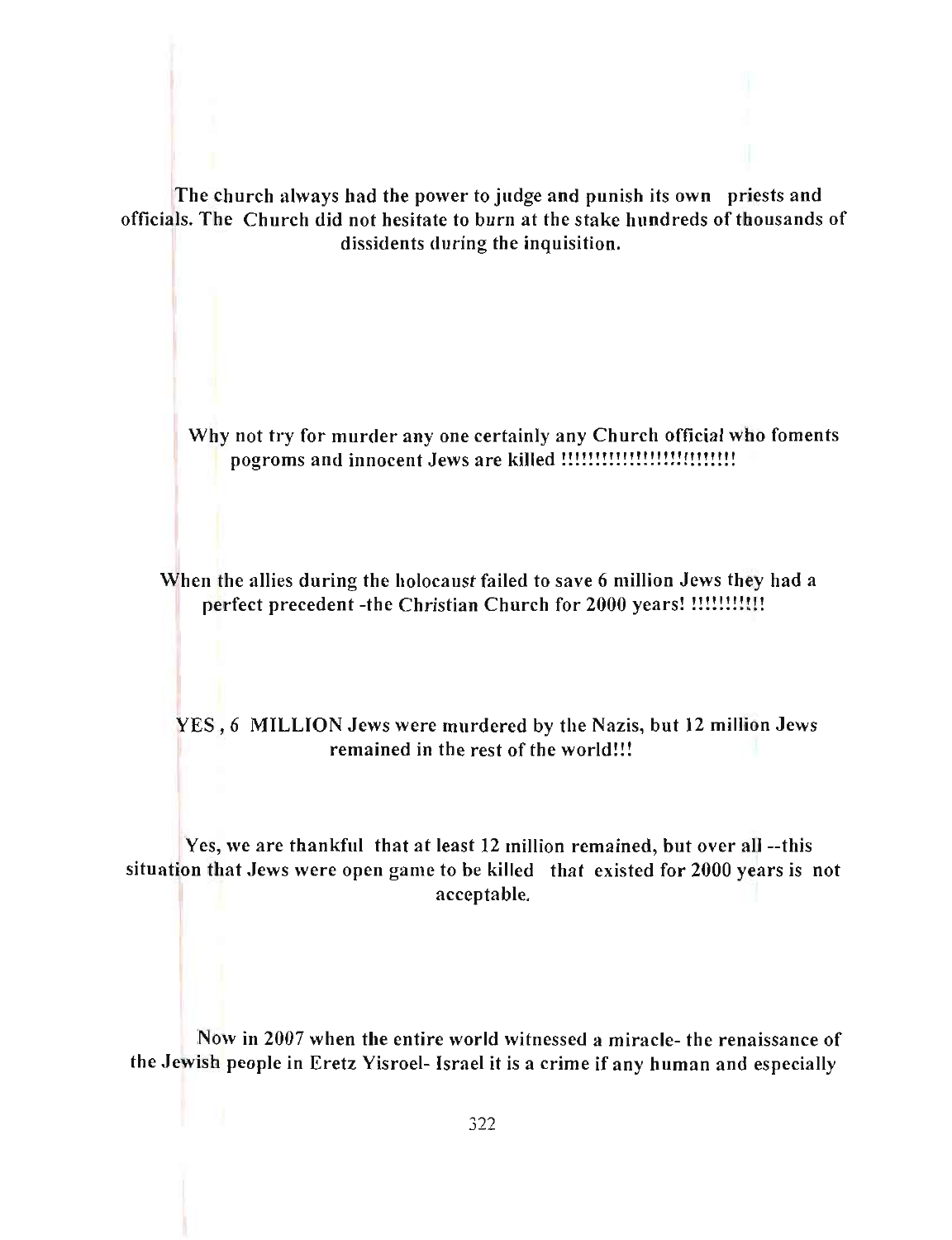Jews rest even one minute to prevent the anti Semites to proceed with their deadly lies to question the legitimacy and right of a Jewish Israel. Israel belongs to the Jews because G-D Himself proclaimed so in the Bible. The United Nations ratified part of the the Balfour Declaration that the League of Nations accepted in 1920 and appointed Great Britain as the mandate power that Jews should be given Israel. Great Britain using its imperial powers curved out over 80%of the mandated portion of Palestine that was intended for a Jewish homeland and created an Arab country -Jordan. Great Britain in order to pacify the Arab resistance to Jewish immigration limited Jewish immigration. This was done in order to prevent one hundred million Arabs-in the Middle East from revolting against Great Britain and prevent or at least hamper British imperial goals in the Middle East, as well as, in Asia-India and Pakistan that contain 100 million Moslem. Plus the fact that Saudi Arabia -an Arab country as well as Kuwait and Iraq contained the largest reserves of oil that provides the fuel and life blood for Great Britain and Europe. Great Britain looking out for its interests primarily shaped its policy regarding the Jews and Palestine and favored the Arabs because doing so favored its national interests.

In retrospect the looking back in 2007 the election on the part of Great Britain in carving out the Eastern part of the mandate and create Trans Jordan prved to be a blessing in disguise. THE Jewish population in 1920 in Palestine was 30000 Or 400000 and had its hands full coping with the problems of developing a future state of Israel. Would Great Britain not have created Trans Jordan and a radical Arab Regeme would have arisen Israel today would have had insurmountable problems. Thanks to the fact that Trans Jordan was created Israel today has a country that recognizes Irrael and is the most frienly to Israel today. ISRAEL SINCE IT WAS CREATED HAD THE LEAST PROBLEMS WITH TRANSJORDAN NOW KNOWN AS Jordan. This is true even though Jordan attacked the nascent State of Israel in 1948 grabbed Yehudah and Shomron and the old City of Jerusalem and annexed it to itself calling itself Jordan Not until the war in 1967 did Israel recover the territory of yehudah and Shomron and the old City of Jerusalem creating the unified Jerusalem -the 3000 year old capital of Israel.

IT MUST BE RECOGNIZED THAT European antagonism to Israel stems not from anti Semitism, but rather from the fact that thae Europeans are more intersted in their own national interests that are better served taking the side of the